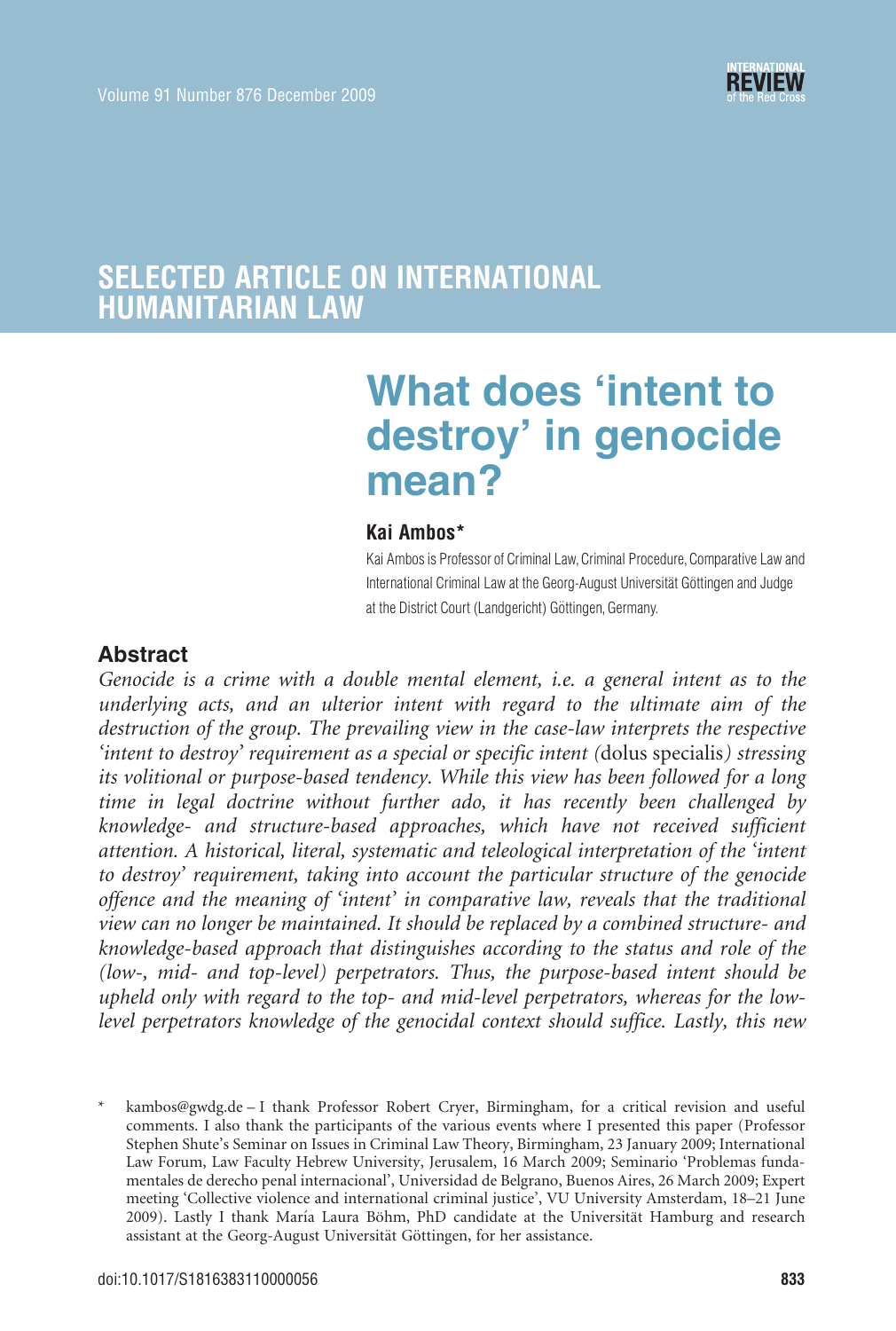approach requires a fresh look at the 'intent to destroy' requirement in cases of participation in genocide.

#### **Editoria**

# Preliminary remarks: the 'intent to destroy' requirement in the particular structure of the genocide offence

The genocide offence has two separate mental elements, namely a general one that could be called 'general intent' or *dolus*, and an additional 'intent to destroy'.<sup>1</sup> A general intent normally relates to all objective elements of the offence definition (actus reus) and has now been defined in international criminal law by Article 30 of the Statute of the International Criminal Court (ICC) as basically encompassing a volitional (intent) and/or a cognitive or intellectual (knowledge) element.<sup>2</sup> In the case of genocide, the general intent relates to the opening paragraph as well as to the acts listed in the offence<sup>3</sup> and directed against one of the protected groups.<sup>4</sup> The perpetrator must, for example, know that his actions target one of the protected groups, since the group element is a factual circumstance as defined by Article

- 1 See also International Commission of Inquiry on Darfur, Report of the International Commission of Inquiry on Darfur to the UN Secretary-General, pursuant to SC Res. 1564, 18 September 2004, Annex to letter dated 31 January 2005 from the UN Secretary-General addressed to the President of the Security Council, S/2005/60, 1 February 2005, para. 491; Prosecutor v. Omar Hassan Ahmad Al Bashir, Decision on the Prosecution's Application for a Warrant of Arrest against Omar Hassan Ahmad Al Bashir, 4 March 2009 (ICC-02/05-01/09), para. 139; Otto Triffterer, 'Genocide, its particular intent to destroy in whole or in part the group as such', Leiden Journal of International Law (LJIL), No. 14, 2001, pp. 399– 408, at pp. 400ff.; Otto Triffterer, 'Kriminalpolitische und dogmatische Überlegungen zum Entwurf gleichlautender 'Elements of Crimes' für alle Tatbestände des Völkermords', in Bernd Schünemann et al. (eds.), Festschrift für Claus Roxin zum 70. Geburtstag am 15. Mai 2001, Beck, Munich, 2001, pp. 1438ff.; William Schabas, 'The Jelisić case and the mens rea of the crime of genocide', LJIL, Vol. 14, Issue 1, 2001, pp. 125–139, at p. 129; Elies van Sliedregt, 'Joint criminal enterprise as a pathway to convicting individuals for genocide', Journal of International Criminal Justice (JICJ), No. 5, 2007, pp. 184–207, at p. 195; Robert Cryer, 'The definitions of international crimes in the Al Bashir Arrest Warrant Decision', JICJ, No. 7, 2009, pp. 283–296, at 293. The double intent structure has apparently been overlooked by the International Law Commission (ILC), see 'Report on the Work of its Forty-Eighth Session to the U.N.', UN GAOR, 51st session, Supp. No. 10, UN Doc. A/51/10 (1996), p. 87, referring only to (one) mens rea and actus reus. Roberta Arnold, 'The mens rea of genocide under the Statute of the International Criminal Court', Criminal Law Forum (CLF), No. 14, 2003, pp. 127–151, at pp. 135–136 also argues in favour of one intent, considering that the 'special intent' is an element of the mens rea and encompasses the general intent. She ignores, however, that in the genocide definition the points of reference of the 'general' and 'special' intent are different. She also confuses intent with motive (misinterpreting the German doctrine in fn. 43).
- 2 Art. 30(1) reads: 'Unless otherwise provided, a person shall be criminally responsible and liable for punishment for a crime within the jurisdiction of the Court only if the material elements are committed with intent and knowledge.'
- 3 See Article 2 of the Convention on the Prevention and Punishment of the Crime of Genocide, 9 December 1948, 78 U.N.T.S. 277 (hereinafter Genocide Convention), now the identical Art. 6(a)-(e) of the ICC Statute.
- See also Otto Triffterer, 'Genocide ...', above note 1, pp. 400, 403.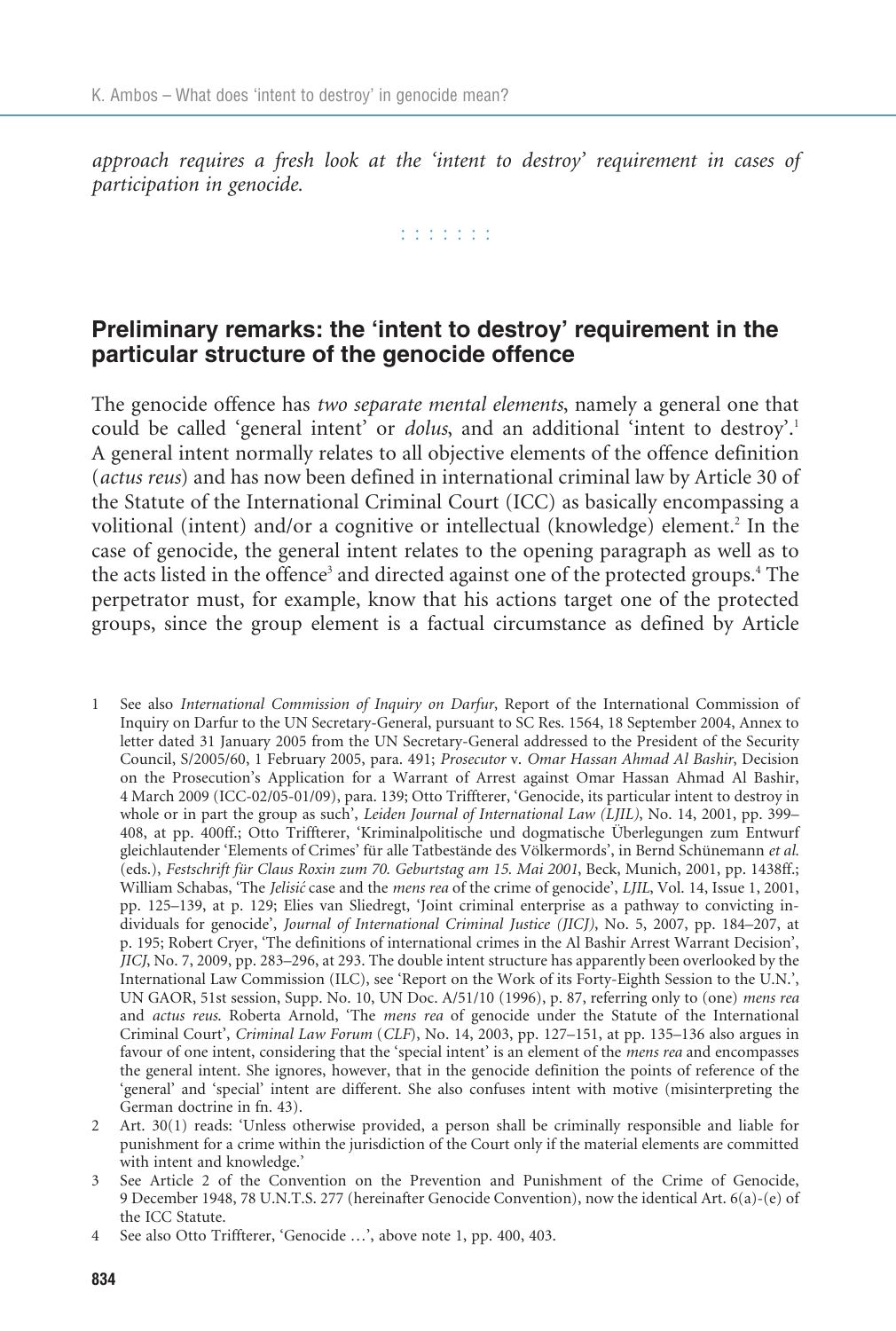

 $30(3)$  of the ICC Statute.<sup>5</sup> In contrast, the 'intent to destroy' constitutes an additional subjective requirement that complements the general intent and goes beyond the objective elements of the offence definition.<sup>6</sup> One should therefore speak more precisely of an ulterior intent<sup>7</sup> (""surplus" of intent<sup>38</sup>) characterized by an extended – with regard to the actus reus – mental element or a transcending internal tendency ('überschießende Innentendenz').<sup>9</sup> Indeed genocide, thus understood, is a crime of ulterior intent or a goal-oriented crime (Absichts-oder  $Zieldelikt$ ).<sup>10</sup> In practical terms, this means that the genocidaire may intend more than he is realistically able to accomplish. A case in point would be a white racist who intends to destroy the group of black people in a large city but, acting alone, will only be able to kill a few members of this group. Taking seriously the specific-intent-crime structure of genocide, his genocidal intent would suffice to fulfil the offence elements if only one of the underlying acts, in casu the 'killing [of] members' of the said group (ICC Statute, Art. 6(a)), were to be accomplished.

As for crimes against humanity, on the one hand genocide essentially constitutes such a type of crime in its similarity to persecution for particular discriminatory reasons (ICC Statute, Art.  $7(1)(h)$ ).<sup>11</sup> The 'intent to destroy' requirement turns genocide into 'an extreme and the most inhumane form of

- 5 Art. 30(3) reads: 'For the purposes of this article, "knowledge" means awareness that a circumstance exists or a consequence will occur in the ordinary course of events. "Know" and "knowingly" shall be construed accordingly.'
- 6 See also Otto Triffterer, 'Genocide …', above note 1, pp. 402–403.
- See e.g. Itzhak Kugler, Direct and Oblique Intention in the Criminal Law, Ashgate, Aldershot, 2002, p. 3.
- 8 Prosecutor v. Milomir Stakić, Trial Judgement, Case No. IT-97-24-T, 31 July 2003, para. 520. See also Prosecutor v. Omar Hassan Ahmad Al Bashir, above note 1, paras 119ff, which, in essence, characterizes genocide as a crime of (concrete) endangerment (para. 124: 'completed when the relevant conduct presents a concrete threat to the existence of the targeted group …').
- 9 See also Prosecutor v. Radoslav Brdjanin, Trial Judgement, Case No. IT-99-36-T, 1 September 2004, para. 695: specific intent 'characterises the crime of genocide'.
- 10 See in detail the excellent work of Alicia Gil Gil, Derecho penal internacional: Especial consideración del delito de genocidio, Tecnos, Madrid, 1999, pp. 178f., 231ff.., 258ff.; A. Gil Gil, 'Die Tatbestände der Verbrechen gegen die Menschlichkeit und des Völkermordes im Römischen Statut des Internationalen Strafgerichtshofs', Zeitschrift für die gesamte Strafrechtswissenschaft (ZStW), No. 111, 2000, pp. 394–395. See also Daniel David Ntanda Nsereko, 'Genocide: A crime against mankind', in Kirk Gabrielle McDonald and Olivia Swaak-Goldman (eds), Substantive and Procedural Aspects of International Criminal Law: The Experience of International and National Courts, vol. I, Commentary, Kluwer, The Hague et al., 2000, pp. 124ff., 137; William Schabas, Genocide in International Law, 2nd edn, Cambridge University Press, Cambridge, 2009, pp. 259, 262, 264ff.; Prosecutor v. Omar Hassan Ahmad Al Bashir, above note 1, para. 120 with fn. 140 ('crime of mens rea'). On the structure of the crime of genocide, see also Kai Ambos and Stefan Wirth, 'Sentencing, cumulative charging, genocide and crimes against humanity', in André Klip and Göran Sluiter (eds), Annotated Leading Cases: The International Criminal Tribunal for Rwanda 1994–1999, vol. II, 2001, pp. 703ff.
- 11 Cf. e.g. Prosecutor v. Goran Jelisic, Trial Judgement, Case No. IT-95-10-T, 14 December 1999, para. 68; also Prosecutor v. Georges Ruggiu, Trial Judgement, below note 124, para. 21 (with reference to Kupreškic et al.). The German Supreme Court (BGH), Neue Zeitschrift für Strafrecht (NStZ), no. 19, 1999, p. 396, at p. 401 also views genocide as 'part of a crime against humanity.' On the German jurisprudence, see Kai Ambos and Stefan Wirth, 'Genocide and war crimes in the former Yugoslavia before German criminal courts (1994–2000)', in Horst Fischer, Claus Kress and Sascha Rolf Lüder (eds), International and National Prosecution of Crimes under International Law: Current Developments, Berlin-Verlag Spitz, Berlin, 2001, pp. 769ff.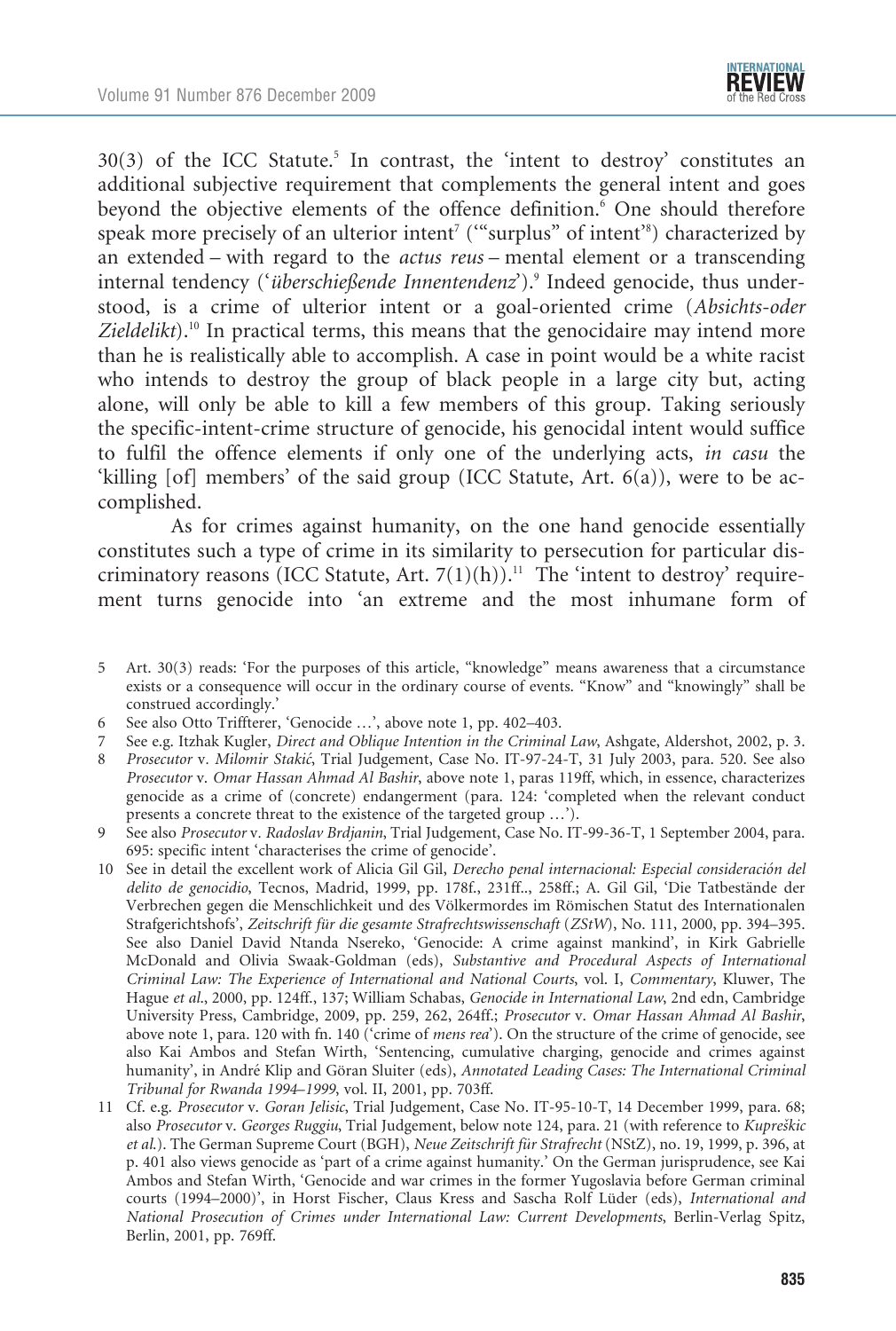perscecution.'12 On the other hand, the ulterior intent distinguishes genocide from persecution<sup>13</sup> and all other crimes against humanity and contributes to its particular wrongfulness and seriousness.<sup>14</sup> Yet while genocide may then be qualified as a special intent crime, this does not answer the question as to the concrete meaning and degree of this intent.

# The meaning of 'intent to destroy'

#### The case-law

Leaving the terminological variety of the case-law aside,<sup>15</sup> let us turn immediately to the meaning of the 'intent to destroy' requirement. The seminal Akayesu

- 12 Prosecutor v. Zoran Kupreškic et al., Trial Judgement, Case No. IT-95-16-T, 14 January 2000, para. 636: '… genocide is an extreme and most inhumane form of persecution.' See also Kirk Gabrielle Swaak-Goldmann, 'Persecution', in Kirk Gabrielle McDonald and Olivia Swaak-Goldman, above note 10, pp. 247ff., on the elements of the offence of persecution.
- 13 On the distinction made recently between a genocidal and persecutory intent, see Prosecutor v. Omar Hassan Ahmad Al Bashir, above note 1, para. 141ff. discussing in particular ethnic cleansing. See also Daniela Demko, 'Die von der Genozidkonvention geschützten "Gruppen" als Regelungsgegenstand des "Specific Intent"', Schweizerische Zeitschrift für Internationales und europäisches Recht, vol. 19, no. 2, 2009, pp. 223–246.
- 14 Cf. Prosecutor v. Goran Jelisic, TJ, above note 11, paras 66, 79, 82; concurring W. Schabas, above note 10, pp. 11, 13, 15; similarly Ntanda Nsereko, above note 10, p. 119. For a distinction based on the legally protected good, cf. Gil Gil, Derecho penal internacional, above note 10, pp. 123, 125–126, 159ff., 177ff.; A. Gil Gil, 'Tatbestände', above note 10, pp. 393–394, according to which genocide protects a collective good, i.e. the group as such, and crimes against humanity protect individual rights; similarly Alexander Greenawalt, 'Rethinking genocidal intent: The case for a knowledge-based interpretation', Columbia Law Review, no. 99, 1999, pp. 2293–2294; even more broadly Martin Shaw, What is Genocide?, Polity, Cornwall, 2007, reprint 2008, p. 28 ('… the idea of genocide as the intentional destruction of social groups remains foundational' (emphasis in the original), pp. 33ff., 154ff. (p. 154: 'violent social conflict' with the 'aim to destroy civilian social groups ...') As for the concursus delictorum, when multiple actions with genocidal intent are committed, this results in a single genocide (i.e. a single offence) (Handlungseinheit) in ideal concurrence (Idealkonkurrenz) with crimes against humanity (cf. A. Gil Gil, 'Tatbestände', above note 10, pp. 396–397; also German Supreme Court, above note 11, pp. 401ff., with case note by Ambos. On the relationship between genocide and other serious crimes see Shaw, above note 14, p. 28: 'whether genocide constitutes a crime against humanity (which in non-legal terms is self-evident) remains contentious', and p. 34: 'Genocide involves mass killing but it is much more than mass killing.'
- 15 The following terms have been employed: 'special intent' (Prosecutor v. Jean-Paul Akayesu, Trial Judgement, Case No. ICTR-96-4-T, 2 September 1998, para. 498; Prosecutor v. Athanase Seromba, Trial Judgement, Case No. ICTR-2001-66-I, 13 December 2006, paras. 175, 319); 'dolus specialis' (Prosecutor v. Jean-Paul Akayesu, op. cit., para. 498; Prosecutor v. Juvénal Kajelijeli, Trial Judgement, Case No. ICTR-98-44A-T, 1 December 2003, para. 803; Prosecutor v. Clément Kayishema and Obed Ruzindana, Trial Judgement, Case No. ICTR-95-1-T, 21 May 1999, para. 91; Prosecutor v. Georges Rutaganda, Trial Judgement, Case No. ICTR-96-3-T, 6 December 1999, para. 59; Prosecutor v. Ignace Bagilishema, Trial Judgement, Case No. ICTR-95-1A-T, 7 June 2001, para. 55; Prosecutor v. Alfred Musema, Trial Judgement, Case No. ICTR-96-13-A, 27 January 2000, para. 164); 'genocidal intent' (Prosecutor v. Clément Kayishema, op. cit., para. 91); 'specific intent' (Prosecutor v. Juvénal Kajelijeli, op. cit., para. 803; Prosecutor v. Clément Kayishema, op. cit., para. 91; Prosecutor v. Ignace Bagilishema, op. cit., para. 55); 'specific genocidal intent' (Prosecutor v. Ignace Bagilishema, op. cit., para. 55); 'exterminatory intent' (Prosecutor v. Goran Jelisic, TJ, above note 11, para. 83); 'specific intention' (Prosecutor v. Akayesu, op. cit., para. 498; Prosecutor v. Georges Rutaganda, op. cit., para. 59). This terminological variety did not end with the Jelisic Appeals Chamber's preference for the term 'specific intent' (Prosecutor v. Goran Jelisic, Appeal Judgement, Case No. IT-95-10-A, 5 July 2001, para. 45). The Chamber stressed that it does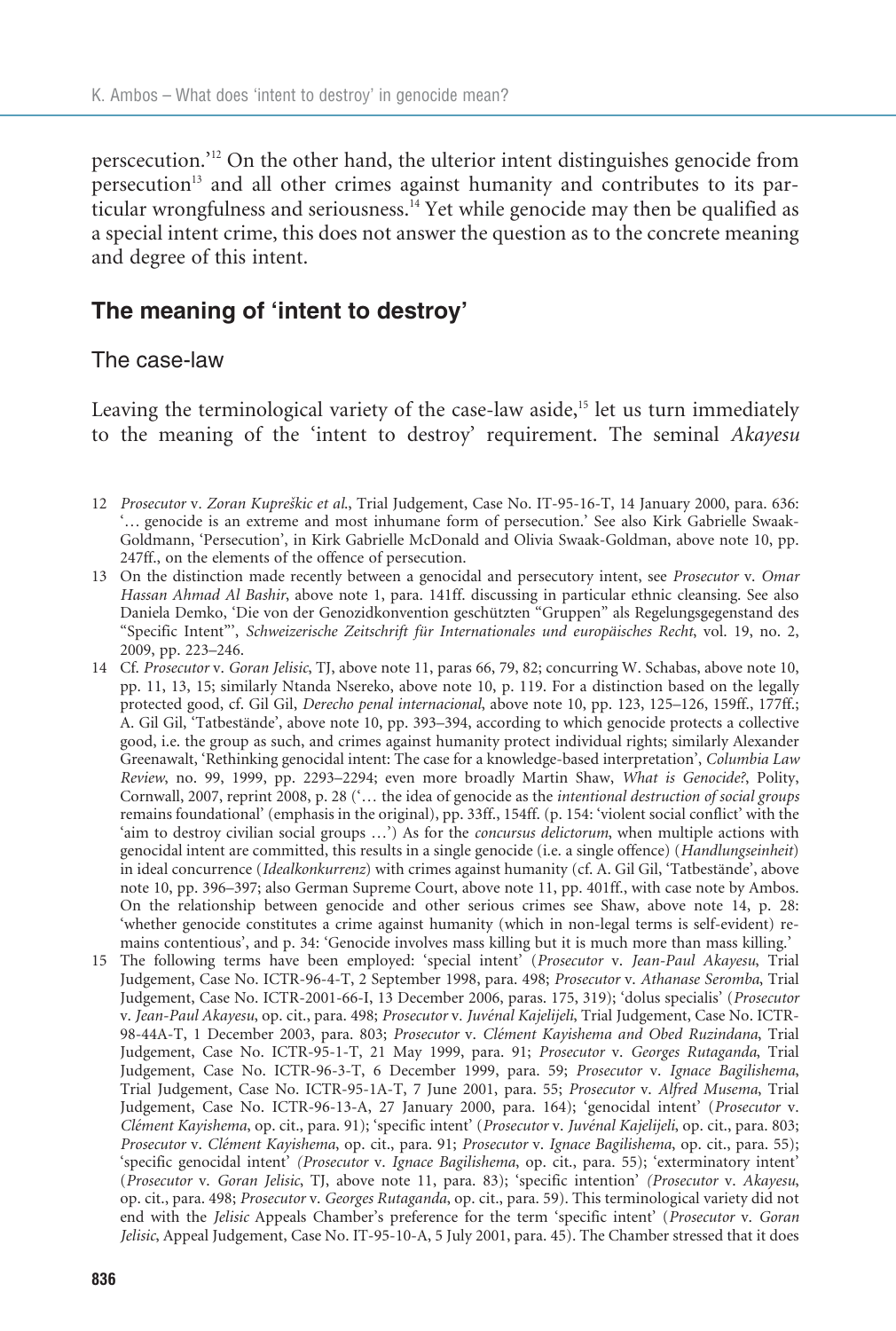judgement understood the 'intent to destroy' as a 'special intent' or dolus specialis, defining it as 'the specific intention, required as a constitutive element of the crime, which demands that the perpetrator clearly seeks to produce the act charged<sup>16</sup> or, in other words, has 'the clear intent to cause the offence'.17 The Chamber described the genocidal intent as the 'key element' of an intentional offence, which is 'characterized by a psychological relationship between the physical result and the mental state of the perpetrator'.<sup>18</sup> The subsequent case-law of the International Criminal Tribunal for Rwanda (ICTR) basically followed the Akayesu findings,<sup>19</sup> requiring in addition the aim to destroy one of the protected groups.

The case-law of the International Criminal Tribunal for the former Yugoslavia (ICTY) took the same approach. Rejecting the Prosecutor's attempt to introduce a mere knowledge standard,<sup>20</sup> the *Jelisic* Trial Chamber applied the Akayesu definition. In this case, however, it was not convinced that *Jelisic* was 'motivated' (sic) by the *dolus specialis* of the crime, $21$  as he performed the executions only randomly<sup>22</sup> and acted by virtue of his disturbed personality.<sup>23</sup> Thus 'he killed arbitrarily rather than with the clear intent to destroy a group'.<sup>24</sup> The Appeals Chamber confirmed, again dismissing the Prosecutor's knowledge approach,<sup>25</sup> that the 'specific intent requires that the perpetrator  $[...]$  seeks to achieve<sup>226</sup> the destruction of a group. It further made clear that the existence of a personal motive, e.g. personal economic benefits or political advantage, does not exclude the perpetrator's specific intent.<sup>27</sup> The Chamber equally conceded, this time against the Trial Chamber and in accordance with the Prosecutor, that a disturbed or borderline personality, as identified in Jelisic, does not per se exclude 'the ability to form an intent to destroy a particular protected group'.<sup>28</sup> Similarly, the Chamber considered that a certain randomness in the perpetrator's killings does not rule out

- 16 Prosecutor v. Jean-Paul Akayesu, TJ, above note 15, para. 498.
- 17 Ibid, para. 518.
- 18 Ibid, para. 518.
- 19 Prosecutor v. Georges Rutaganda, TJ, above note 15, para. 61; Prosecutor v. Ignace Bagilishema, TJ, above note 13, para. 62; Prosecutor v. Alfred Musema, TJ, above note 15, para. 164: 'clearly intended the result charged'.
- 20 Prosecutor v. Goran Jelisic, Prosecutor's Pre-Trial Brief, Case No. IT-95-10-PT, 19 November 1998, para. 3.1 (perpetrator 'knew the likely consequence' that the committed acts would destroy a group in whole or in part). See also Prosecutor v. Goran Jelisic, TJ, above note 11, para. 42; Prosecutor v. Radislav Krstic, TJ, above note 29, para. 569 ('consciously desired' the destruction of the group or 'knew his acts were destroying').
- 21 Prosecutor v. Goran Jelisic, TJ, above note 11, para. 108.
- 22 Ibid, para. 106.
- 23 Ibid, para. 105.
- 24 Ibid, para. 108.
- 25 Prosecutor v. Goran Jelisic, AJ, above note 15, para. 52.
- 26 Ibid, para. 46
- 27 Ibid, para. 49, citing Prosecutor v. Dusko Tadic, Appeal Judgement, Case No. IT-94-1-A, 15 July 1999, para. 269.
- 28 Ibid, para. 70.

not attribute to this term any meaning it might carry in national jurisdictions (ibid., para. 45 with fn. 81). See also Prosecutor v. Radoslav Brdjanin, TJ, above note 9, para. 695. For an 'interchangeable' use of dolus specialis and specific intent see Prosecutor v. Milomir Stakić, TJ, above note 8, para. 520.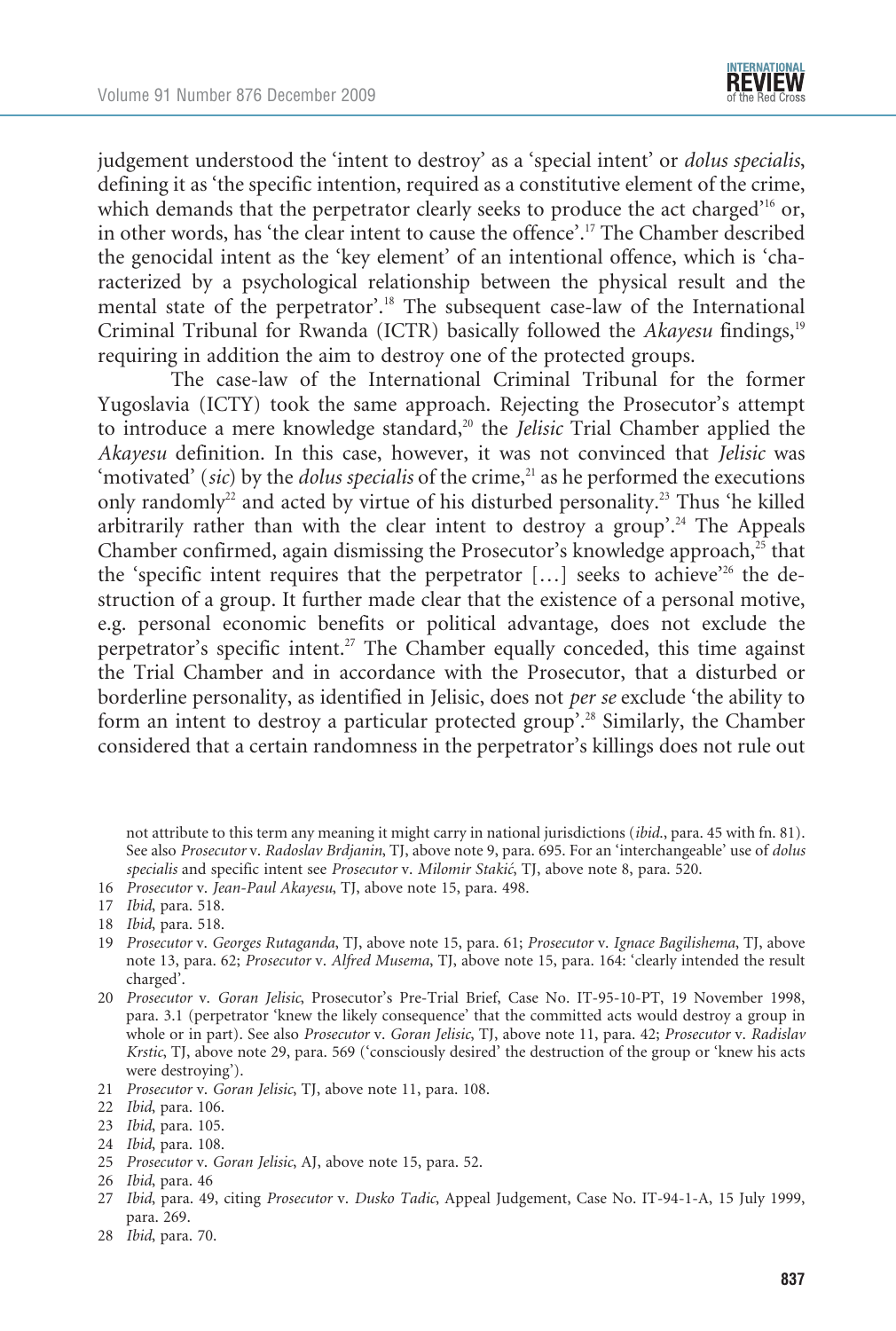the specific intent.<sup>29</sup> It also confirmed the irrelevance of motive,<sup>30</sup> thereby implicitly criticizing the Trial Chamber's use of the term 'motivated' in relation with intent.

Following the same line, the Krstić Trial Chamber held that genocide embraces only acts 'committed with the goal of destroying all or part of a group'.<sup>31</sup> It convicted Krstić for genocide; his intent to kill the 'military-aged Bosnian Muslim men of Srebrenica' was grounded on the finding that he was 'undeniably  $[...]$  aware of the fatal impact' that the killings would have on the community.<sup>32</sup> However, the Appeals Chamber, while reaffirming the 'stringent requirement of specific intent' in light of the seriousness of the genocide offence and explicitly rejecting a mere knowledge requirement,<sup>33</sup> overturned Krstic's conviction for genocide. As it could not find the special intent in Krstic´, but only his knowledge of the other perpetrators' genocidal intent, it convicted him only for aiding and abetting genocide.<sup>34</sup> The Sikirica Trial Chamber dismissed straight away 'an examination of theories of intent', since it considered the special intent as a 'relatively simple issue of interpretation' and held further that the offence 'expressly identifies and explains the intent that is needed'.<sup>35</sup> In substance, the Chamber followed the Jelisic Appeal Judgment's 'seeks to achieve' standard.<sup>36</sup> The Blagojevic and Brdjanin judgements also called for a goal-oriented approach<sup>37</sup> and rejected a mere knowledge requirement.<sup>38</sup>

In sum, the case-law's approach is predicated on the understanding, as originally suggested by Akayesu, that 'intent to destroy' means a special or specific intent which, in essence, expresses the volitional element in its most intensive form and is purpose-based. This position is shared by other authorities. Thus the International Court of Justice (ICJ) also refers, citing the ICTY, to a 'special or specific intent' as an 'extreme form of wilful and deliberate acts designed to destroy a group or part of a group'.39 The Court of Bosnia-Herzegovina held in the Kravica cases involving genocide charges in connection with the events in Srebrenica that genocidal 'intent can only be the result of a deliberate and

- 30 Ibid, para. 71.
- 31 Prosecutor v. Radislav Krstić, Trial Judgement, Case No. IT-98-33-T, 2 August 2001, para. 571.
- 32 Ibid, para. 634.
- 33 Prosecutor v. Radislav Krstic´, Appeal Judgement, Case No. IT-98-33-A, 19 April 2004, para. 134.
- 34 Ibid, paras 135ff.
- 35 Prosecutor v. Dusko Sikirica, Judgement on defence motions to acquit, Case No. IT-95-8-T, 3 September 2001, paras 58 and 59.
- 36 Ibid, para. 59, fn 165; for this standard see above note 24.
- 37 Prosecutor v. Vidoje Blagojevic and Dragan Jokic, Trial Judgement, Case No. IT-02-60-T, 17 January 2005, para. 656 ('destruction […] must be the aim of the underlying crime.'); Prosecutor v. Radoslav Brdjanin, TJ, above note 9, para. 695.
- 38 Prosecutor v. Vidoje Blagojevic and Dragan Jokic, TJ, above note 37, para. 656 ('not sufficient that the perpetrator simply knew that the underlying crime would inevitably or likely result in the destruction of the group.').
- 39 ICJ, Case concerning the application of the convention on the prevention and punishment of the crime of genocide (Bosnia and Herzegovina v. Serbia and Montenegro), Judgement, 26 February 2007, para. 188 (citing Prosecutor v. Zoran Kupreškic et al., above note 12, para. 636). See also ILC, above note 1, p. 88 ('intention … to destroy').

<sup>29</sup> Ibid, para. 71.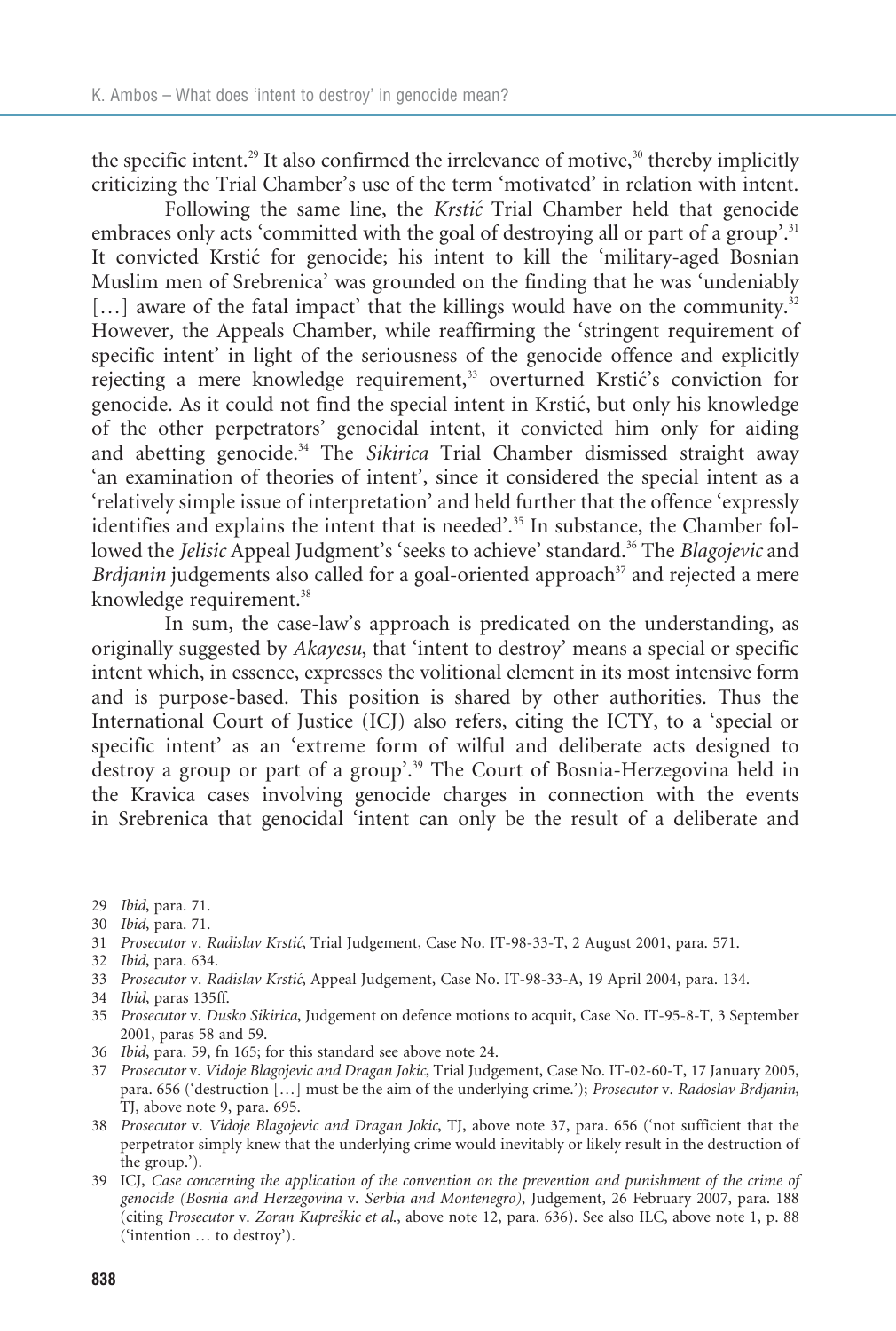

conscious aim.'40 The Darfur Commission of Inquiry similarly speaks, on the one hand, of 'an aggravated criminal intent, or dolus specialis' that 'implies that the perpetrator consciously desired the prohibited acts he committed to result in the destruction' of a protected group. On the other hand, however, it requires in addition knowledge of the perpetrator 'that his acts would destroy, in whole or in part, the group as such.<sup>341</sup> Last but not least, in the Al Bashir Arrest Warrant Decision the ICC Pre-Trial Chamber I, while at least taking note of the 'knowledgebased approach', followed the traditional approach as to top-level perpetrators and denied genocidal intent.<sup>42</sup>

## Dissenting views in the doctrine

While a large part of the doctrine basically follows the case-law and interprets the intent to destroy in the sense of a special, ulterior intent, $43$  some scholars have recently challenged this view.<sup>44</sup> In her fundamental work on the elements of

- 40 Prosecutor v. Milos Stupar et al., First Instance Verdict, Case No. X-KR-05/24, 29 July 2008, p. 56; available at http://www.sudbih.gov.ba/?opcija=predmeti&id=22&jezik=e (visited 5 June 2009).
- 41 Darfur Report, above note 1, para. 491. The Commission ultimately rejects a genocidal intent, since it finds 'more indicative elements' that speak against it (ibid, para. 513ff.), e.g. the selective killings (para. 513) and the imprisonment of survivors in camps where they received humanitarian assistance (para. 515). Thus it finds instead an 'intent to drive the victims from their homes, primarily for purposes of counter-insurgency warfare' (para. 518). For the same result see Andrew T. Cayley, 'The Prosecutor's strategy in seeking the arrest of Sudanese President Al Bashir on charges of genocide', JICJ, vol. 6, no. 5, 2008, pp. 829–840, at pp. 837ff. For a critique on the Darfur Report's findings, see M. Shaw, above note 14, p. 168ff. (essentially following Eric Reeves, 'The report of the International Commission of Inquiry on Darfur: A critical analysis (Part I)', H-Genocide, 2 February 2005).
- 42 Prosecutor v. Omar Hassan Ahmad Al Bashir, above note 1, para. 139–40 with fn. 154 following the ICJ's position (above note 39) and stating (in fn. 154) that the 'knowledge-based approach' would only make a difference as to low- or mid-level perpetrators and is therefore not relevant for the ICC. The majority of the Chamber (Judge Ušacka dissenting) ultimately reject the genocide charge, arguing that from the evidence presented the existence of a specific genocidal intent 'is not the only reasonable conclusion' that can be drawn (ibid, para. 202 ff., p. 205). Critique by Claus Kress, 'The crime of genocide and contextual elements', JICJ, vol. 7, no. 2, 2009, pp. 297–306, at p. 305. The App. Chamber reversed the decision with regard to genocide because of the (erroneous) standard of proof used by the Pre-Trial Ch. and directed it to decide anew whether an arrest warrant should be issued also with regard to that crime (ICC-02/05-01/ 09-OA, 3 Febr. 2010).
- 43 Antonio Cassese, International Criminal Law, 2nd edn, Oxford University Press, Oxford et al., 2008, p. 137; Ntanda Nsereko, above note 10, pp. 117, 124; Payam Akhavan, 'The crime of genocide in the ICTR jurisprudence', JICJ, vol. 3, no. 4, 2005, pp. 989–1006, at p. 992; Elies van Sliedregt, above note 1, p. 191 ff.; David Nersessian, 'The contours of genocidal intent', Texas International Law Journal, no. 37, 2002, pp. 231–276, at p. 265; Jan Hübner, Das Verbrechen des Völkermordes im internationalen und nationalen Recht, Peter Lang, Frankfurt a.M. et al., 2004, pp. 152 ff.; Johan D. Van de Vyver, 'Prosecution and punishment of the crime of genocide', Fordham International Law Journal, no. 23, 1999, pp. 286– 356, at p. 308; Johan D. Van de Vyver, 'The International Criminal Court and the concept of mens rea in international criminal law', University of Miami International and Comparative Law Review, no. 12, 2004, pp. 57–149, at pp. 84 ff.; R. Arnold, above note 1, pp. 142, 150; W. Schabas, Genocide in International Law, Cambridge University Press, Cambridge, 2000, pp. 214 ff., 219, 221; Angela Paul, Kritische Analyse und Reformvorschlag zu Art. II Genozidkonvention, Springer, Berlin et al., 2008, pp. 254, 257 ('aimed at the physical destruction'); M. Shaw, above note 14, p. 82; Stefan Kirsch, 'Two notions of genocide', Creighton Law Review, no. 42, 2009, pp. 347–360, at p. 352.
- 44 Apart from the authors quoted in the text, Schabas, in the new edition thereof (above note 10), also now follows the knowledge-based approach, pp. 252 f., 254 ('An approach to the knowledge requirement that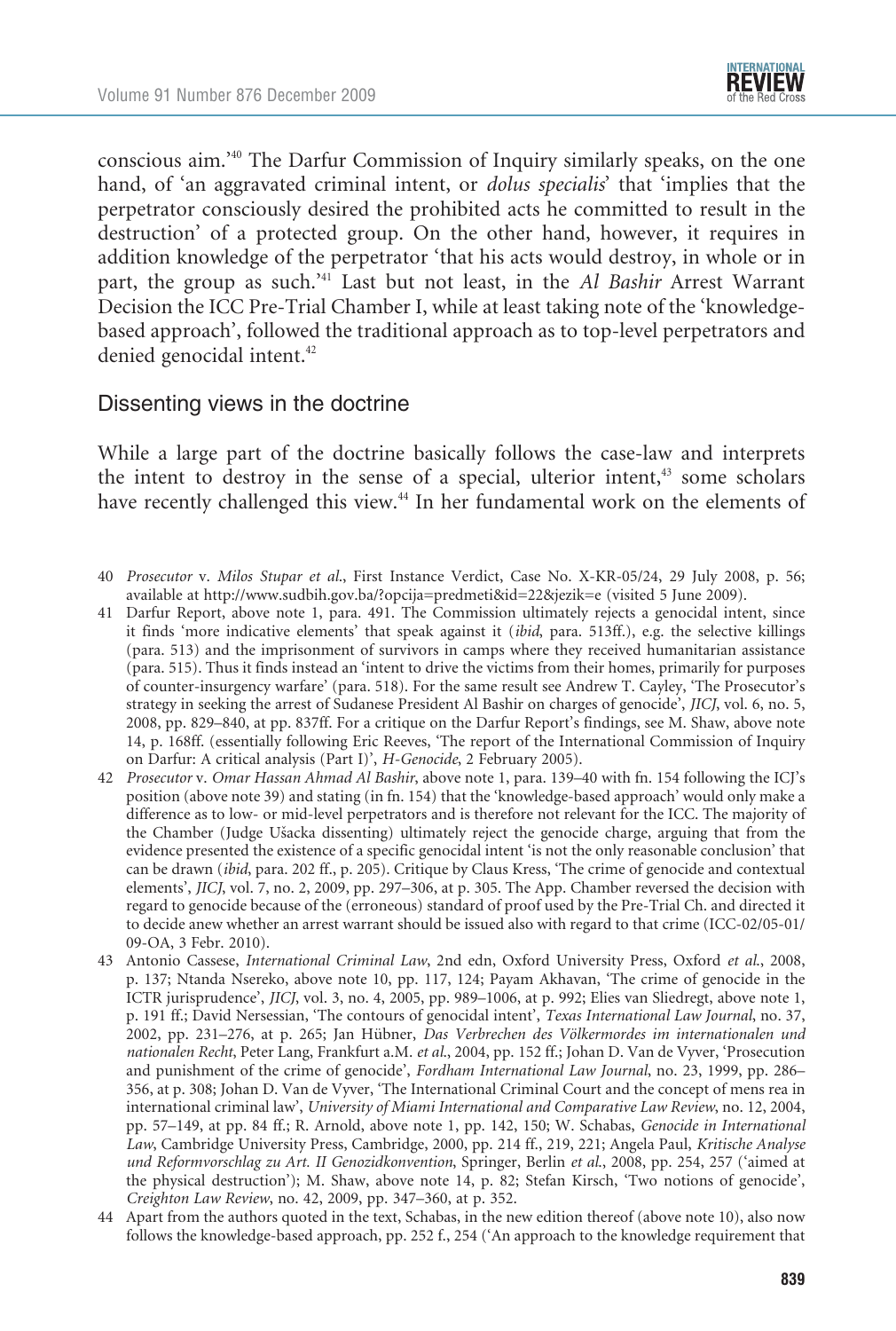genocide, Gil Gil takes the view that the concept of intention (*intención*) must be understood in a wider sense and encompasses the concept of *dolus eventualis*<sup>45</sup> or conditional intent.46 She justifies this for genocide by invoking the parallels between its structure and that of attempt. Attempt, according to Gil Gil an inchoate crime, requires on the one hand general intent, including dolus eventualis, with regard to the actus reus of the attempted crime, and on the other hand unconditional will (voluntad incondicionada) or intention (intención) as a transcending subjective element (elemento subjetivo trascendente) with regard to the constituent acts of the offence and the criminal result.47 As to these constituent acts, e.g. the killing of a member of the group in the case of genocide, *dolus eventualis* would be sufficient, combined however with intention in the sense of the unconditional will with regard to the remaining acts – i.e. the killing of other members of the group – necessary to bring about the final result of the crime, or at least knowledge of the co-perpetrators' intention to that effect, and at the same time the presumption that the realization of these acts is possible. Otto Triffterer<sup>48</sup> arrives at the same result, allowing in principle for dolus eventualis, but his argument is based less on doctrinal than policy considerations. In essence, he argues that a literal and historical interpretation of the intent requirement is not conclusive, but that from a teleological perspective it makes no difference whether one acts with a special intent or only *dolus eventualis* with regard to the destruction of the group.<sup>49</sup> His position is mainly motivated by the difficulty to prove a special intent and hence to obtain convictions for genocide.<sup>50</sup>

Other writers have argued that the 'intent to destroy' encompasses the entire scope of direct intent, i.e. also includes positive knowledge (dolus directus of the second degree). Alexander Greenawalt makes the case for such a knowledgebased approach on the basis of a historical and literal interpretation of the intent concept in the Genocide Convention and in national (criminal) law, which he finds inconclusive, leading to 'multiple interpretations'.<sup>51</sup> He argues that 'principal

- 47 A. Gil Gil, Derecho penal internacional, above note 10, p. 241.
- 48 O. Triffterer, 'Genocide …', above note 1, pp. 403ff.

- 50 O. Triffterer, 'Genocide …', above note 1, pp. 405–406 ('much more difficult to be proven …').
- 51 A. Greenawalt, above note 14, pp. 2265 ff. (2279).

considers recklessness about the consequences of an act to be equivalent to full knowledge provides an answer to such an argument.') and 264 ('The knowledge-based approach, […] whereby the mens rea of both perpetrator and accomplice is assessed not by their goal or purpose but by their knowledge of the plan or policy, avoids these difficulties.').

<sup>45</sup> On the continental concept of *dolus eventualis* that can be situated somewhere between purpose/ knowledge and recklessness/negligence, see George P. Fletcher, Basic Concepts of Criminal Law, Oxford University Press, New York, 1998, p. 123; and Kai Ambos, 'General principles of criminal law in the Rome Statute', CLF, no. 10, 1999, p. 1 ff., at p. 21 with further references.

<sup>46</sup> A. Gil Gil, Derecho penal internacional, above note 10, pp. 231 ff., 236 ff., 258, 259, with reference to her mentor Cerezo Mir in notes 124 and 127 and further references in note 136. See also, for a summary of her position, A. Gil Gil, 'Tatbestände', above note 10, p. 395.

<sup>49</sup> Ibid, pp. 404–405. See also Otto Triffterer, 'Can the "Elements of Crimes" narrow or broaden responsibility for criminal behavior defined in the Rome Statute?', in Carsten Stahn and Göran Sluiter (eds), The Emerging Practice of the ICC, Martinus Nijhoff Publishers, Leiden et al., 2009, pp. 381–400, at p. 390, where he argues that with regard to the context element (as defined in the Elements of Crimes, above note 85) 'general intent' would be sufficient.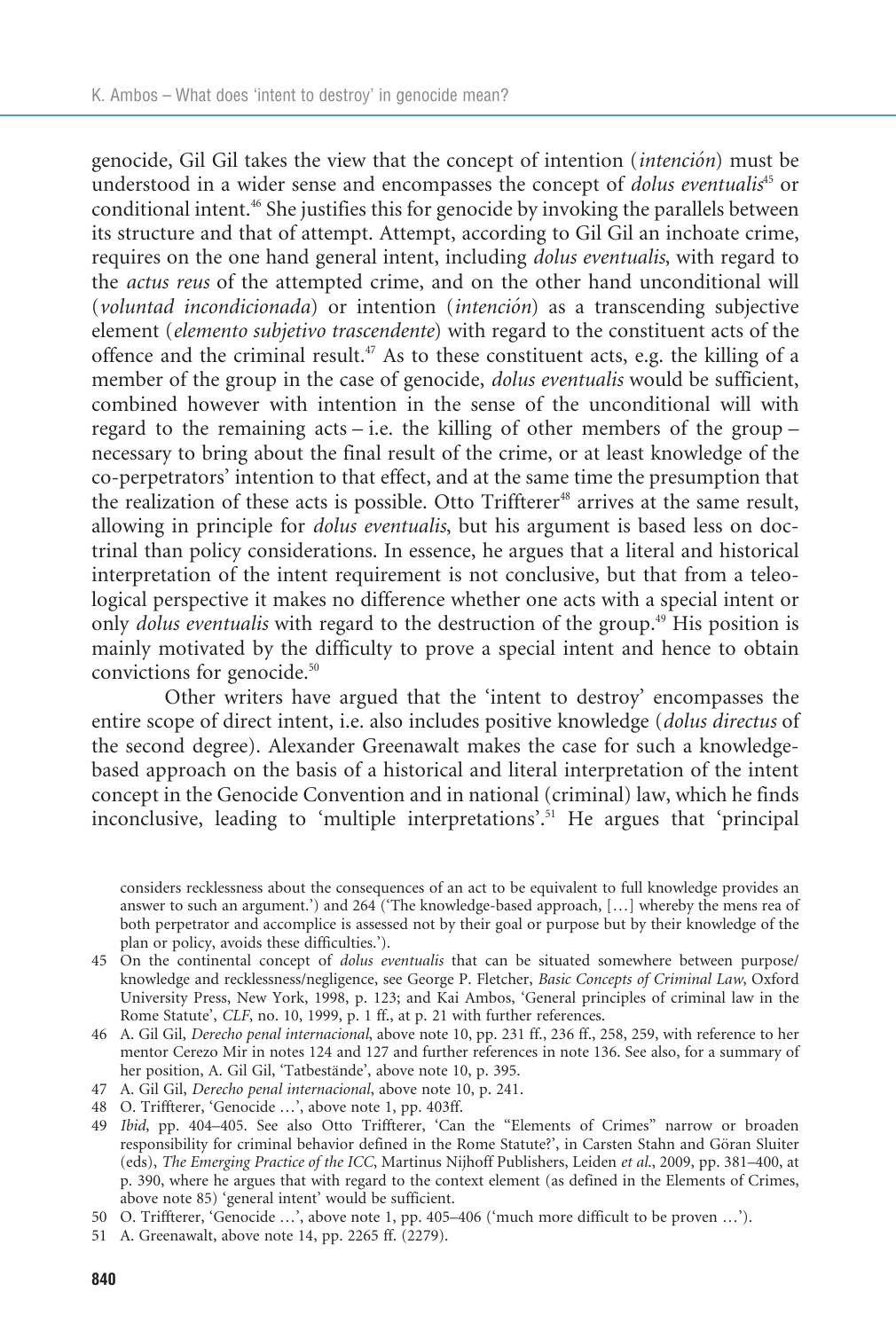

culpability should extend to those who may lack a specific genocidal purpose, but who commit genocidal acts while understanding the destructive consequences of their actions'.52 In cases in which a 'perpetrator is otherwise liable' for genocide, the requirement for genocidal intent is fulfilled if that person 'acted in furtherance of a campaign targeting members of a protected group and knew that the goal or manifest effect of the campaign was the destruction of the group ...'.<sup>53</sup> Greenawalt's reading of the intent requirement of the Convention combines two elements: selection of group members based on their membership in the group, and knowledge of the destructive consequences of the respective conduct for the survival of the group.<sup>54</sup> Hans Vest follows the knowledge-based approach and develops it further, focusing on the twofold structure of genocidal intent.<sup>55</sup> According to Vest, this structure consists of the 'mixed individual-collective point of reference' of the intent: while the general intent refers to the individual acts (Einzeltaten) of the genocide definition, the 'intent to destroy' refers to the collective or broader action inherent in any genocide conduct,<sup>56</sup> i.e. to 'the overall conduct of the genocidal campaign and its consequences' (Gesamttat).57 As to this 'collective' or 'contextual' intent, 'practical certainty' on the part of the perpetrator as to the genocidal consequence of the collective operation he is participating in suffices as an intent standard: 'the knowledge-based standard of genocidal intent is established when the perpetrator's knowledge of the consequences of the overall conduct reaches the level of practical certainty.<sup>558</sup> In fact, John Jones had already earlier drawn a similar distinction between the intent as an attribute of the genocidal plan and of the individual participating in it.<sup>59</sup> He argued that the intent to destroy is (only) an attribute of the genocidal plan, whereas the individual participating in this plan only needs – as in the case of crimes against humanity – to possess intent with regard to the underlying acts (e.g. Art. 6 (a)–(e) of the ICC Statute) and knowledge with regard to the genocidal context. Claus Kress follows, in essence, this structurebased approach distinguishing between the 'collective level of genocidal activity' and the 'individual genocidal conduct.'<sup>60</sup> Accordingly, in the 'typical case' of

- 52 Ibid, pp. 2259, 2265.
- 53 Ibid, p. 2288 (emphasis added).
- 54 Ibid, p. 2289.
- 55 Hans Vest, 'A structure-based concept of genocidal intent', JICJ, vol. 5, no. 4, 2007, pp. 781–797, at pp. 790 ff. (793), originally Genozid durch organisatorische Machtapparate, Nomos, Baden-Baden, 2002, pp. 101 ff.; H. Vest, 'Humanitätsverbrechen: Herausforderung für das Individualstrafrecht?', ZStW, no. 113, 2001, pp. 457–498, at pp. 480 ff.
- 56 H. Vest, above note 54, 'A structure-based concept…', pp. 785–786, 789–790.
- 57 Ibid, p. 790.
- 58 Ibid, p. 793 (emphasis in the original).
- 59 John Jones, '"Whose intent is it anyway?" Genocide and the intent to destroy a group', in L.C. Vorah et al. (eds), Man's Inhumanity to Man. Essays on International Law in Honour of Antonio Cassese, Kluwer Law International, The Hague, 2003, pp. 467–480, at pp. 468, 471, 473, 477, 479–480.
- 60 Claus Kress, 'The Darfur Report and genocidal intent', JICJ, vol. 3, no. 3, 2005, pp. 562–578, pp. 572 ff.; see also recently C. Kress, '§ 6 Völkermord', in Wolfgang Joecks and Klaus Miebach (eds), Münchener Kommentar zum Strafgesetzbuch, vol. 6/2 Nebenstrafrecht III/Völkerstrafgesetzbuch (VStGB) (2009), § 6 VStGB, mn. 82ff., pp. 563–564; ibid, above note 74, pp. 304 ff. Essentially the same argument for the knowledge-based approach is made by A. Paul, above note 43, pp. 255 ff., especially referring to H. Vest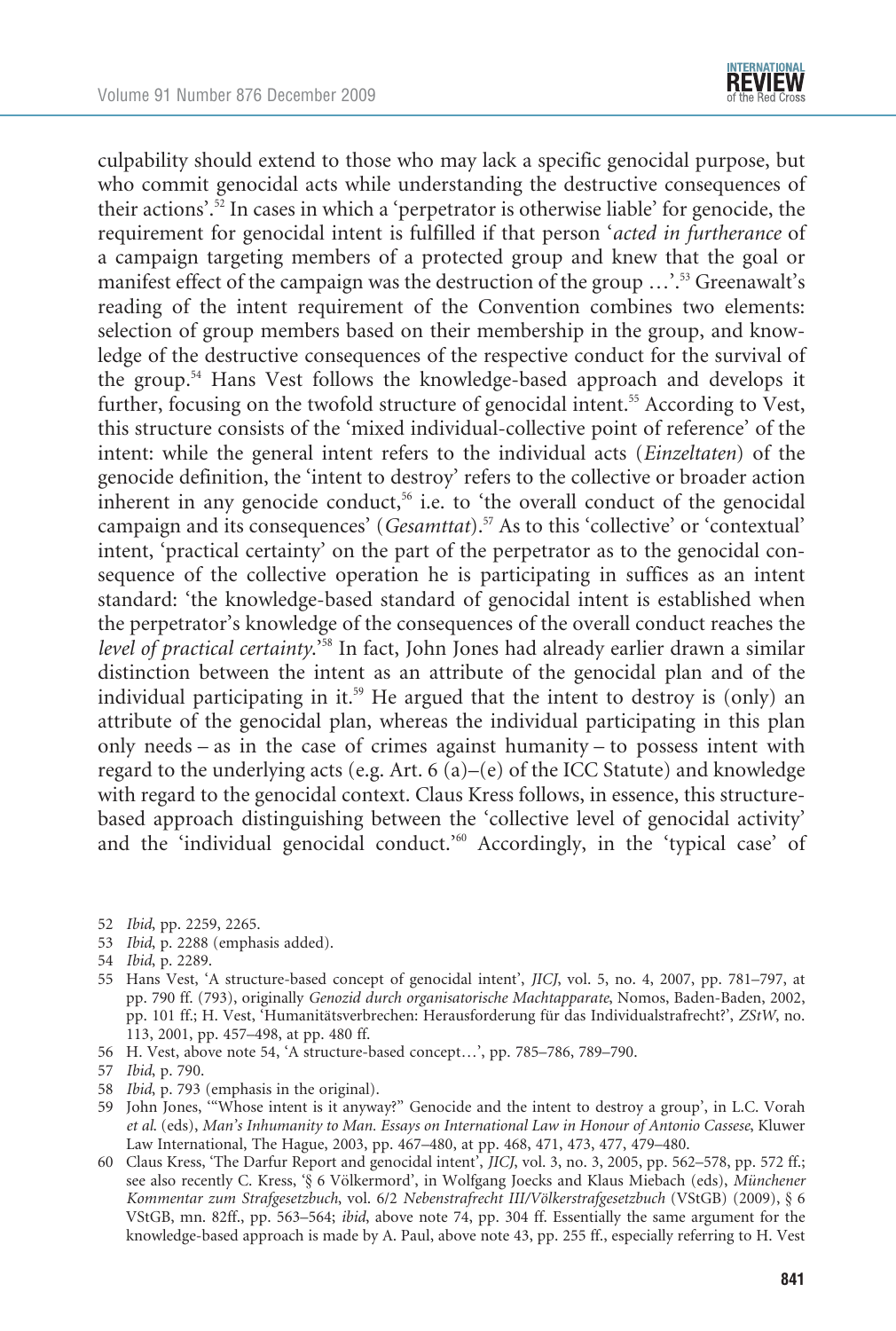genocide the low-level perpetrator must, on the one hand (drawing a parallel with crimes against humanity), act with knowledge of the collective genocidal attack, $61$ and on the other hand (following Gil Gil), with dolus eventualis as to the at least partial destruction of a protected group.<sup>62</sup>

#### The structure- and knowledge-based approaches combined

### The ambiguous meaning of the intent concept

The knowledge-based approach rests on the premise that the concept of 'intent' is not limited to a pure volitional or purpose-based reading. This is correct. Greenawalt demonstrates convincingly that the historical and literal interpretation of the Genocide Convention is not conclusive in that regard.<sup>63</sup> As to a literal interpretation, the wording of Article 6 of the ICC Statute (modelled on Article 2 of the Genocide Convention) is by no means clear: while the French and Spanish versions of the ICC Statute's Article 6 seem to suggest a volitional interpretation by employing a terminology which, prima facie, expresses purpose-based conduct ('l'intention de détruire'; 'intención de destruir'), the English version ('intent to destroy') is already unclear in its wording since the meaning of 'intent' is ambiguous. While traditional common law knows specific intent crimes implying aim and purpose, e.g. burglary,<sup>64</sup> intent or intention was always understood in both a volitional and cognitive sense.<sup>65</sup> Modern English law still includes in the definition of intention, apart from purpose, 'foresight of virtual certainty'; at best, the core meaning of intent or intention is reserved to desire, purpose etc.<sup>66</sup> In R. v. Woollin the House of Lords, with regard to a murder charge, defined intention by referring to 'virtual certainty' as to the consequence of the defendant's

(p. 258) and suggesting a concrete reform proposal (pp. 273, 323–324). Also, Elise van Sliedregt, above note 1, at pp. 192–193, finds Kress' approach 'appealing' but ultimately sticks to the ICTY/ICTR's under-theorized view with the formal argument that it 'cannot be ignored'. Following Claus Kress' collective-individual distinction, see also S. Kirsch, above note 43, pp. 352 ff.

61 C. Kress, Darfur Report …, above note 60, pp. 573 ff.

<sup>62</sup> Ibid, pp. 576–577.

<sup>63</sup> Also correct in this regard, O. Triffterer, 'Genocide …', above note 1, p. 404; see above note 47 and accompanying text.

<sup>64</sup> Glanville Williams, Criminal Law: The General Part, Stevens, London, 1961, p. 34, but see also p. 49 where he says about the term 'specific intent' that the 'adjective "specific" seems to be somewhat pointless, for the intent is no more specific than any other intent required in criminal law.'

<sup>65</sup> See Glanville Williams, The Mental Element in Crime, Hebrew University, Jerusalem, 1965, p. 20: 'Intention is a state of mind consisting of knowledge of any requisite circumstances plus desire that any requisite result shall follow from one's conduct, or else of foresight that the result will certainly follow.' See also George Fletcher, Rethinking Criminal Law, Little, Brown, Boston et al., 1978, reprint 2000, p. 440, tracing this doctrinal tradition to the nineteenth-century utilitarian John Austin. Recently in this sense Mohamed Elewa Badar, 'The mental element in the Rome Statute of the ICC: A commentary from a comparative criminal law perspective', Criminal Law Forum, vol. 19, no. 3–4, 2008, pp. 473–518, at p. 479.

<sup>66</sup> Andrew Ashworth, Principles of Criminal Law, Oxford University Press, Oxford, 6th edn, 2009, pp. 170 f. (171); Andrew Perry Simester and Robert Sullivan, Criminal Law: Theory and Doctrine, Hart, Oxford et al., 3rd edn, 2007, p. 120 f. (121). In this sense also I. Kugler, above note 7, p. 4 ff., distinguishing between direct and oblique intention.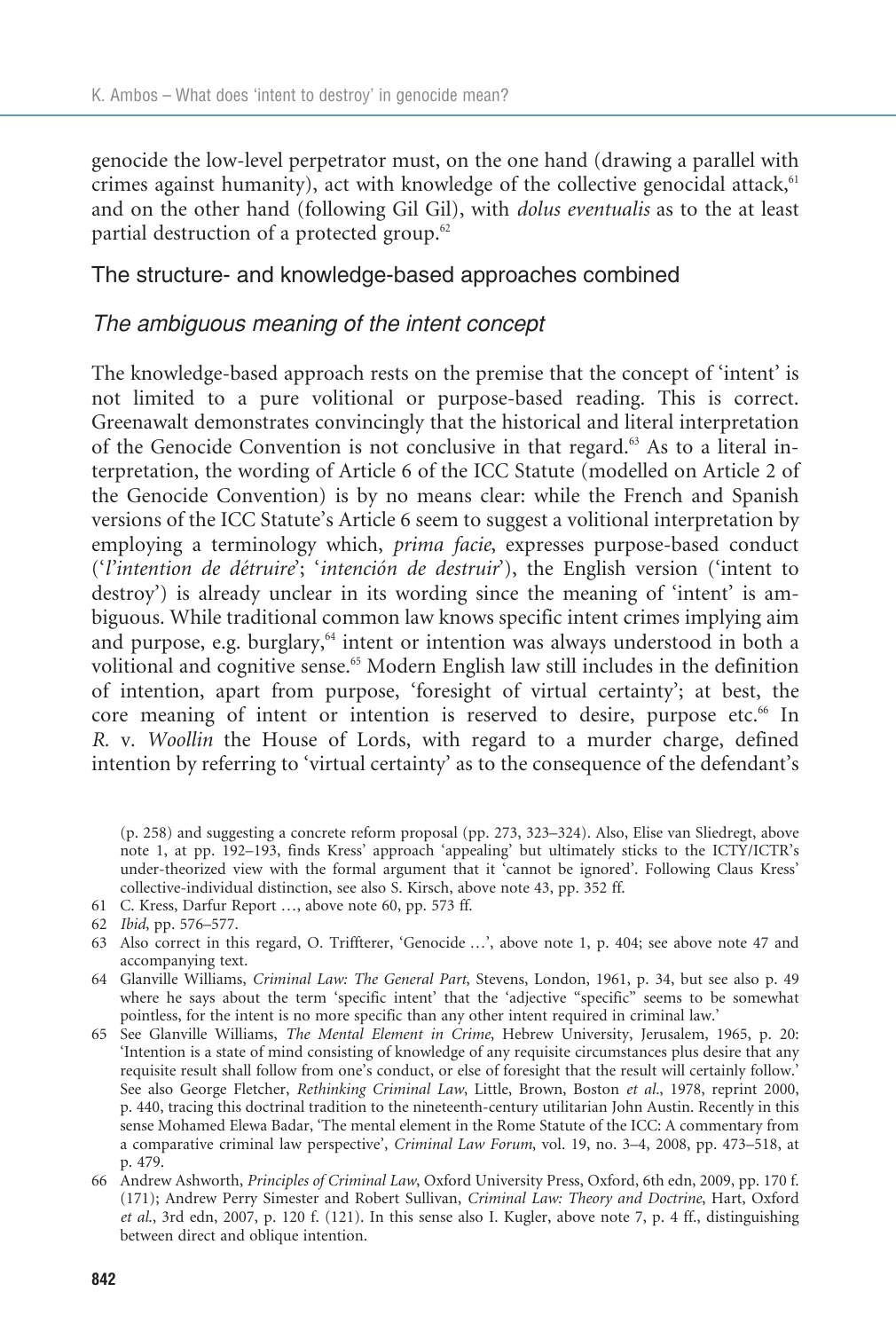

actions.67 The International Criminal Court Act 2001 defines intention for the purpose of the crime of genocide in English law to include a person's awareness that a consequence will occur in the ordinary course of events.<sup>68</sup> Also, the US Model Penal Code, which served as a reference for the ICC Statute in many regards, albeit distinguishing between 'purpose' and 'knowledge' (section 2.02 (a)), defines the former in a cognitive sense by referring to the perpetrator's 'conscious object' with regard to conduct and result.<sup>69</sup>

However, in civil law jurisdictions, too, the distinction between purpose and knowledge and thus the meaning of 'intention' is not always clear-cut. In French law, the expression 'intention criminelle' was introduced into the former Criminal Code (Article 435) by a legislative act on 2 April 1892 but never explicitly defined. The Code employed the expressions 'à dessein, volontairement, sciemment, frauduleusement, de mauvaise foi' ('intentionally, voluntarily, knowingly, fraudulent and mala fide'). The new Criminal Code refers to criminal intent in Article 121–3 but does not define it either. The French judges seem to consider themselves – in the sense of Montesquieu's famous proverb – to be only the mouthpiece of the law ('bouche de la loi') and therefore also refrain from proposing a general definition of criminal intent.70 In the scholarly literature 'intention' is defined in both a volitional sense<sup>71</sup> and a cognitive sense.<sup>72</sup> On this basis, a distinction between the volitional *dolus directus* and the cognitive *dolus indirectus* is drawn.<sup>73</sup>

In German and Spanish law, the dolus directus of first degree ('dolus specialis', 'intención', 'Absicht') is normally understood as expressing a strong volitional (will, desire) and a weak cognitive (knowledge, awareness) element.<sup>74</sup>

- 67 R. v Woollin [1999] 1 Cr App R 8, HL, at pp. 20–21 ('… the jury should be directed that they are not entitled to find the necessary intention, unless they feel sure that death or serious bodily harm was a virtual certainty (barring some unforeseen intervention) as a result of the defendant's actions …'). According to the Court of Appeal in R v Matthews and Alleyne [2003] 2 Cr App R 30, however, the jury is not obliged to find intention on the basis of foresight of virtual certainty (I am indebted to Professor Ian Dennis, who brought this to my attention). See also section 12 of the Judicial Studies Board, Specimen Directions, available at www.jsboard.co.uk/criminal\_law/cbb/index.htm (last consultation 1 February 2010).
- 68 International Criminal Court Act 2001 (UK) s 66(3) (I am indebted to Professor Ian Dennis, who brought this to my attention).
- 69 The respective part of section 2.02 (a) reads: 'A person acts purposely with respect to a material element of an offense when […] if the element involves the nature of his conduct or a result thereof, it is his conscious object to engage in conduct of that nature or to cause such a result … ' (emphasis added). See also G. Fletcher, above note 65, pp. 440 ff.
- 70 Jacques Pradel, Droit pénal général, Cujas, Paris, 17th edn, 2008, p. 468.
- 71 Bernard Bouloc, Droit pénal général et procédure pénale, Sirey, Paris, 16th edn, 2006, p. 238: 'volonté tendue à dessein vers un but interdit par la loi pénale' ('will that aims to realize an illegal goal').
- 72 Cf. Crim., 7 January 2003, Bulletin No. 1: 'la connaissance ou la conscience chez l'agent qu'il accomplit un acte illicit' ('the agent's knowledge or awareness that he commits an illegal act'). See also Emile Garcon, Code pénal annoté, art. 1, no. 77; Roger Merle and André Vitu, Traité de droit criminel, vol. 1, Cujas, Paris, 7th edn, 1997, No. 579.
- 73 J. Pradel, above note 70, p. 463; Christiane Hennau-Hublet and Jacques Verhaegen, Droit pénal général, Bruylant, Brussels, 3rd edn, 2003, no. 350 ff.
- 74 Claus Roxin, Strafrecht-Allgemeiner Teil. Grundlagen: Der Aufbau der Verbrechenslehre, vol. 1, Beck, Munich, 4th edn, 2006, § 12 mn. 7 ff.; Santiago Mir Puig, Derecho Penal Parte General, Reppertor, Barcelona, 7th edn, 2006, p. 244, mn. 82–83.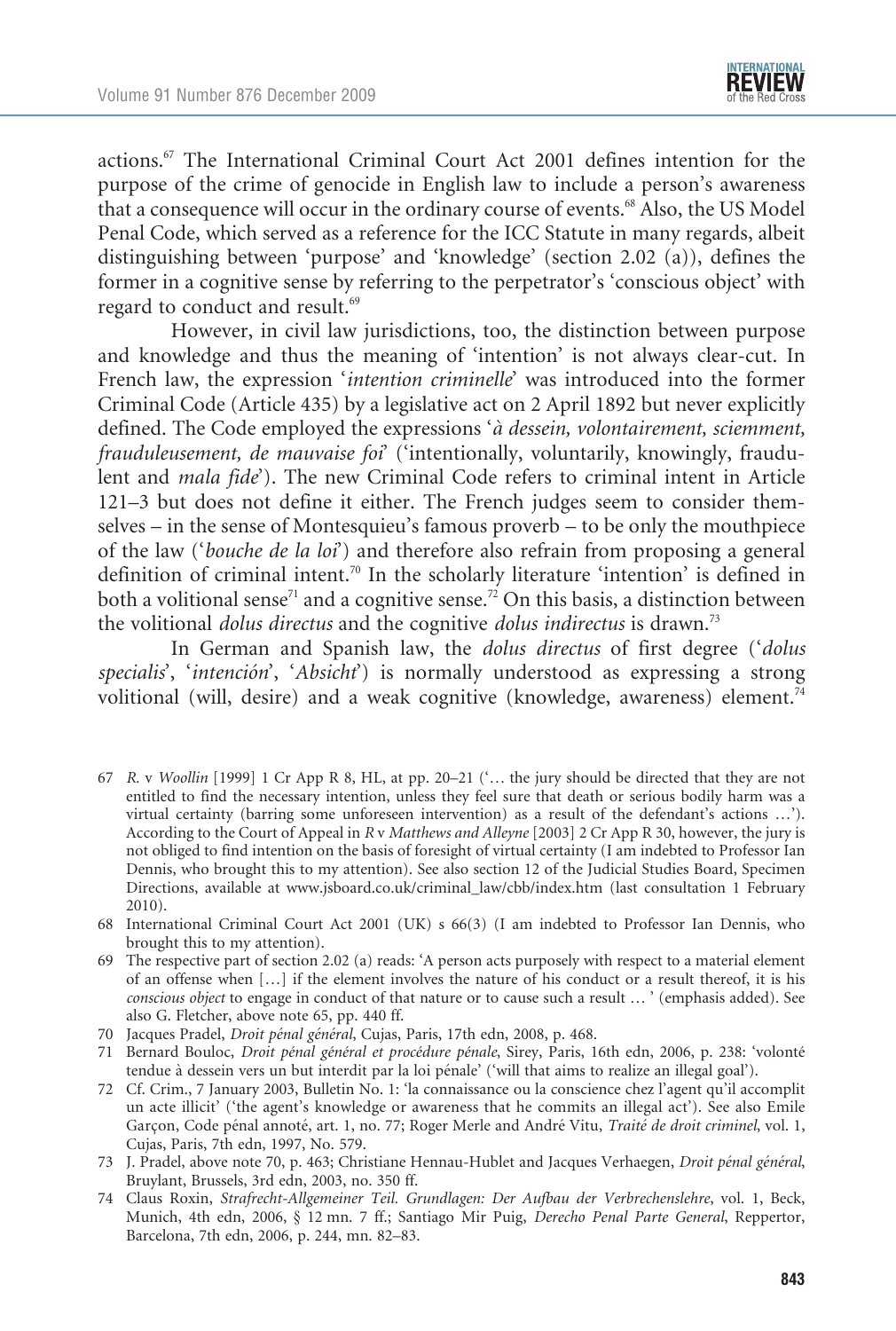Dolus in this sense means the desire to bring about the result or can be defined as a 'purpose-bound will'.75 Yet this apparently straightforward interpretation is by no means uncontroversial. In the Spanish doctrine, 'intención' is understood by an important part of the doctrine either as intent in a general sense (' $dolus$ ', ' $dolo$ ')<sup>76</sup> or as encompassing both forms of *dolus directus* (desire and knowledge).<sup>77</sup> In legal terminology even the German term 'Absicht', which in ordinary language possesses a clear volitional tendency, is not invariably understood in a purpose-based sense.78 Apart from that, the 'Absicht' need not necessarily refer to all preconditions, transitional stages, intermediate goals or side-effects that are inevitably connected with the desired ultimate aim and are necessary steps to be taken on the way to this ultimate aim (e.g. the destruction of a group). Such inevitable, closely interconnected side-effects or intermediate steps are encompassed by the 'Absicht' if the perpetrator knows with virtual certainty of their occurrence.<sup>79</sup> On the other hand, the perpetrator may desire or wish the destruction of the group only as an intermediate goal, as a means to a further end.<sup>80</sup> He may, for example, pursue the final aim of a military occupation of a region populated by the affected group and, in order to reach this final goal, kill or deport members of the respective group with intent to destroy it. While in this case this intermediate goal would still be part of the main consequences brought about by the perpetrator's acts and as such would be willingly, intentionally produced on the way to the final goal, the situation would be different if the destruction of the group would only be an unwelcome side-effect of the perpetrator's acts to gain final control of the respective region, i.e. it would not be part of the main consequences as envisaged by the perpetrator but only an unfortunate, subsidiary collateral consequence.<sup>81</sup>

From these considerations, it quite clearly follows that a literal interpretation of the term 'intent' does not indicate any clear preference for a purpose- or knowledge-based approach.<sup>82</sup> To be sure, genocide requires a general 'intent to destroy', not a 'special' or 'specific' intent in the sense of a 'dolus specialis'. While the 'intent to destroy' may be understood as an ulterior intent in the sense of the

<sup>75</sup> Mohamed Elewa Badar, 'Mens rea – Mistake of law & mistake of fact in German criminal law: A survey for international criminal tribunals', International Criminal Law Review (ICLR), no. 5, 2005, pp. 203– 246, at p. 222.

<sup>76</sup> Cf. Jose Cerezo Mir, Curso de Derecho penal español, Parte General II: Teoría juridical del delito, Tecnos, Madrid, 1998, p. 153; A. Gil Gil, as quoted in above note 10 with further references.

<sup>77</sup> Cf. D.M. Luzon Peña, Curso de Derecho penal: parte general, Editorial Universitas, Madrid, 2004, p. 416.

<sup>78</sup> See generally Klaus Gehrig, Der Absichtsbegriff in den Straftatbeständen des Besonderen Teils des StGB, Duncker & Humblot, Berlin, 1986, passim (on German law); Beatrice Gukelberger, Die Absichtsdelikte des Schweizerischen Strafgesetzbuches, Herbert Lang & Cie, Berne, 1968, pp. 20 ff. (on Swiss law).

<sup>79</sup> See H. Vest, 'A structure-based concept …', above note 55, p. 788 with references in fn. 20.

<sup>80</sup> Helmut Gropengiesser, 'The criminal law of genocide. The German perspective', ICLR, no. 5, 2005, pp. 329–342, at p. 339. Generally on this possibility, see I. Kugler, above note 7, p. 4.

<sup>81</sup> See generally on the relationship between an intermediate goal and specific intent Wolfgang Joecks, in Joecks and Klaus Miebach, Münchner Kommentar Strafgesetzbuch, Beck, Munich, 2003, § 16 mn. 12; C. Roxin, above note 74, § 12 mn. 10 ff.; Kristian Kühl, Strafrecht Allgemeiner Teil, Vahlen, Munich, 6th edn, 2008, § 5 mn. 35.

<sup>82</sup> For the same view see Claus Kress, Darfur Report …, above note 60, p. 567 ff. (570, 572); ibid, above note 60, mn. 83.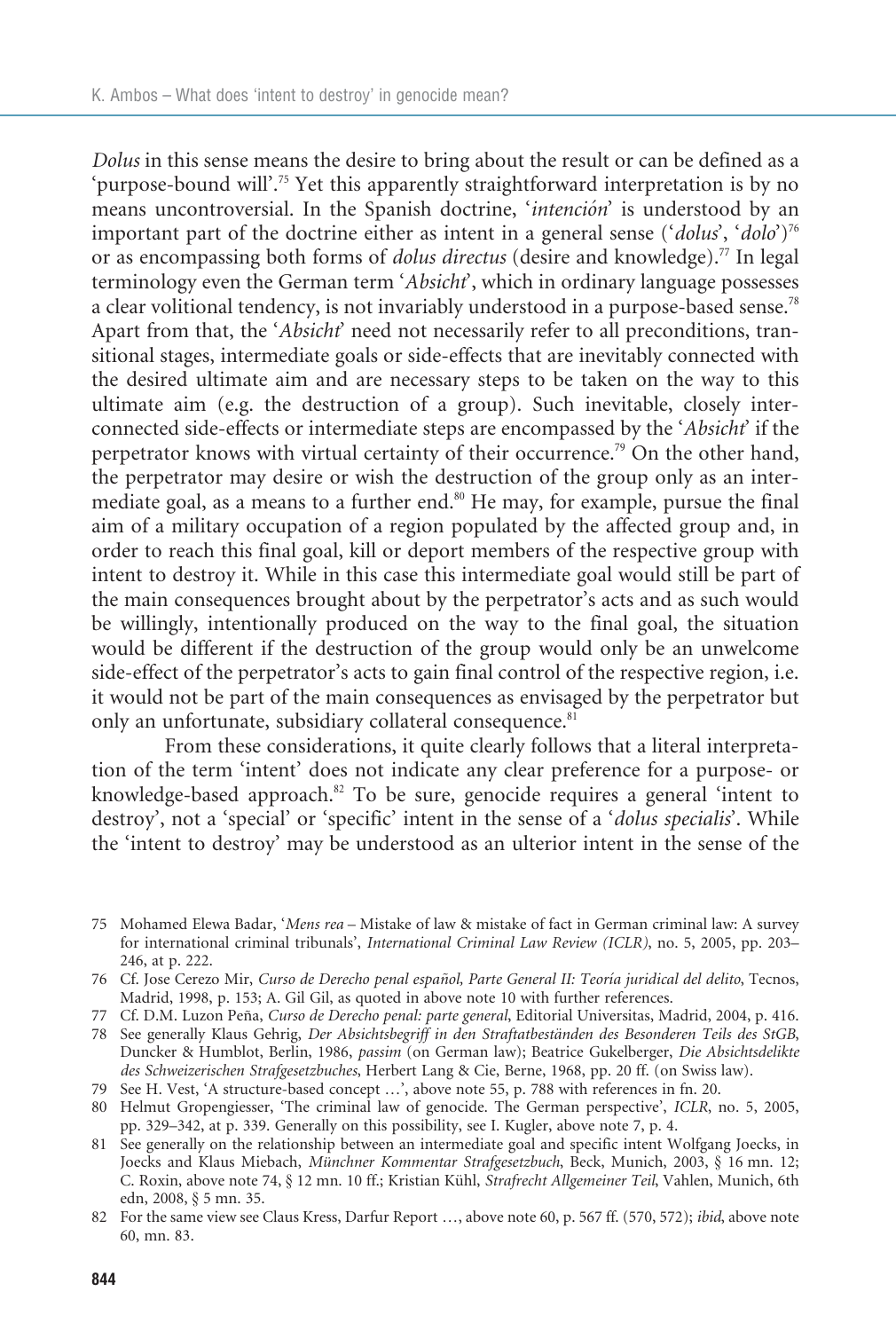double intent structure of genocide explained at the beginning of this paper, $^{83}$  it is quite another matter to give this requirement a purpose-based meaning by reading into the offence definition the qualifier 'special' or 'specific'. Even if this qualifier were part of the offence definition, it does not necessarily refer to the degree or intensity of the intent;<sup>84</sup> instead it may also be interpreted, as opposed to 'general' intent, in the sense of the double intent structure, i.e. it would merely clarify that the 'special' intent to destroy must be distinguished from the 'general' intent referring to the underlying acts.<sup>85</sup>

# A twofold solution distinguishing between low-level and mid-/high-level perpetrators

If one accepts the above conclusion, i.e. that a literal reading of the intent concept does not unambiguously determine the meaning of the 'intent to destroy', a solution must be sought in a systematic and teleological interpretation of this requirement. Clearly, such an interpretation must not, in conformity with the nullum crimen principle (principle of strict construction and prohibition of analogy, ICC Statute, Article  $22(2)$ ,<sup>86</sup> extend beyond the boundaries set by the letter of the (criminal) law, but if these boundaries are not precisely determined, as demonstrated in the preceding section, the recourse to other methods of interpretation is not only legitimate but also necessary.

Such an interpretation must start, systematically, from the structurebased approach as developed by Vest and Kress. This approach rests on the distinction between the general intent with regard to the individual acts (Einzeltaten) and the 'intent to destroy' with regard to the collective genocidal action (Gesamttat).<sup>87</sup> Both forms of intent encompass the *mens rea* of the genocide offence but a distinction must, as explained at the beginning of this paper, be made between them. The – here relevant – (additional) 'intent to destroy' refers to the collective genocidal action and thus encapsulates the context element of the crime of genocide. In other words, while the objective offence definition  $lacks - contrary$  to the definition in the ICC's Elements of Crimes $88 - a$  context

83 Note 4 above and main text.

85 In this sense also O. Triffterer, 'Überlegungen', above note 1, pp. 1423, 1438 ff.

88 See the last Element (no. 4 or 5) to each act requiring that '[T]he conduct took place in the context of a manifest pattern of similar conduct …' (Preparatory Commission for the ICC, Addendum, Part II. Finalized draft text of the Elements of Crimes. PCNICC/2000/1/Add. 2, 2 November 2000).

<sup>84</sup> This is, however, the prevailing view in the general criminal law doctrine as to the meaning of 'specific intent', see e.g. Fiandaca Musco, Diritto Penale, parte generale, Zanichelli, Bologna, 5th edn, 2008, p. 328 ff.

<sup>86</sup> For a discussion of this principle in international criminal law, see Kai Ambos, 'Nulla poena sine lege in international criminal law', in Roelof Haveman and Olaoluwa Olusanya (eds), Sentencing and Sanctioning in Supranational Criminal Law, Intersentia, Antwerp et al., 2006, p. 17 ff.

<sup>87</sup> The Krstic Trial Chamber, albeit not with the necessary precision, also distinguished, on the one hand, between the 'individual intent' and 'the intent involved in the conception and commission of the crime' and, on the other hand, between the 'intent to destroy' and the 'intent of particular perpetrators'. (See Prosecutor v. Radislav Kristic, T. Ch., above note 31, para. 549; also referred to by H. Vest, p. 794 with fn. 47, and C. Kress, above note 60, p. 573 with fn 45).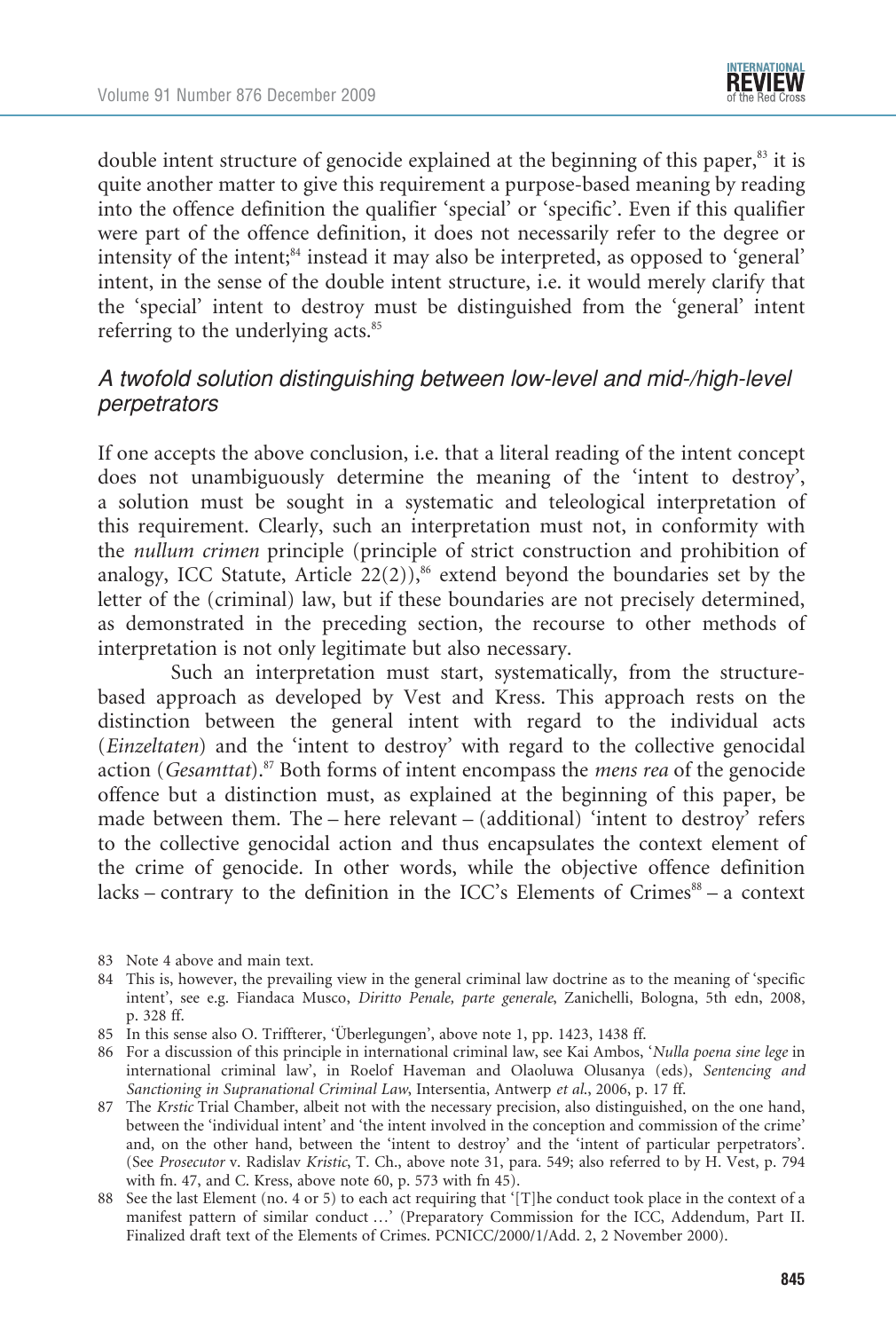element,<sup>89</sup> this element becomes part of the (subjective) offence definition by means of the 'intent to destroy' requirement as its 'carrier'.<sup>90</sup> Turning to the teleological interpretation, the crucial question then goes to the rationale of the 'intent to destroy' requirement. As has already been said at the beginning of this paper, the main purpose of this requirement is to distinguish genocide from other crimes, especially 'general' crimes against humanity. This purpose, however, does not predetermine the concrete meaning or contents of this requirement. In fact, while this special requirement turns genocide into a special crime against humanity, i.e. a crime directed not only against individuals but against a group as such, it fulfils this function independent of its either purpose- or knowledge-based meaning. In other words the status of genocide as the 'crime of crimes', characterized by a special degree of wrongfulness, is not predicated on an either purpose- or knowledgebased reading of the 'intent to destroy' element<sup>91</sup> but on its specificity in protecting certain groups from attacks and ultimately destruction.<sup>92</sup>

Against this background it is now possible to suggest a twofold solution distinguishing between low-level and mid-/high-level perpetrators.<sup>93</sup> As to the former, i.e. the easily interchangeable 'foot soldiers' of a genocidal campaign who normally lack the means to destroy a group on their own,  $94$  it is neither necessary nor realistic to expect that they will always act with the purpose or desire to destroy. Indeed, it is possible to think of a collective genocidal campaign without any or only some individual (low-level) perpetrators acting with a destructive purpose or desire.95 In fact, as these individuals cannot, on their own, contribute in any meaningful way to the ultimate destruction of a group, they cannot express any meaningful, act-oriented will either as to the overall result. It should thus suffice for genocide liability if these perpetrators act with knowledge, i.e. know that they

- 89 See Kai Ambos, Internationales Strafrecht, Beck, Munich, 2nd edn, 2008, § 7 mn. 145. Against a context element for this reason, see also O. Triffterer, 'Genocide …', above note 1, p. 407.
- 90 Cf. D. Demko, above note 13, pp. 228–229. Similarly, for C. Kress (above note 42, pp. 304–305) the context element of the Elements (above note 88) constitutes the point of reference of genocidal intent (conc. S. Kirsch, above note 43, pp. 354–355). In any case, the context element must not be understood as a requirement of a genocidal plan or policy but the relevant conduct must only occur against the background of a 'manifest pattern of similar conduct' (cf. R. Cryer, above note 1, p. 291).
- 91 For a purpose-based interpretation, however, which is the prevailing view in the German doctrine, see e.g. C. Roxin, above note 74,  $\S$  10, mn. 74,  $\S$  12 mn. 15, discussing the respective provision in the German law (previously  $\S$  220a of the German Criminal Code [Strafgesetzbuch], now  $\S$  6 VStGB). For an apparently different view, see O. Triffterer, 'Genocide …', above note 1, pp. 404–405, who does not, however, really discuss the teleological argument.
- 92 In the same vein C. Kress, Darfur Report …, above note 60, p. 576.
- 93 For a similar, albeit not further elaborated 'differential approach' see also Harmen Van der Wilt, 'Genocide, complicity in genocide and international v. domestic jurisdiction', JICJ, vol. 4, no. 2, 2006, pp. 239–257, at pp. 243 ff. A similar distinction was already made by Nina H.B. Jorgensen, 'The definition of genocide: Joining the dots in the light of recent practice', ICLR, vol. 1, no. 3–4, 2001, pp. 285–313, at p. 309. For a much more sophisticated typology of perpetrators of international crimes that also may be applied to genocide, see Alette Smeulers, 'Perpetrators of international crimes: Towards a typology', in A. Smeulers and R. Haveman, Supranational Criminology: Towards a Ccriminology of International Crimes, Intersentia, Antwerp et al., 2008, pp. 233–266, at p. 240 ff.
- 94 C. Kress, Darfur Report …, above note 60, p. 577 with note 61, speaks in this regard of 'the typical case'.
- 95 See H. Vest, Humanitätsverbrechen, above note 55, at p. 486; concurring C. Kress, Darfur Report ..., above note 60, p. 573.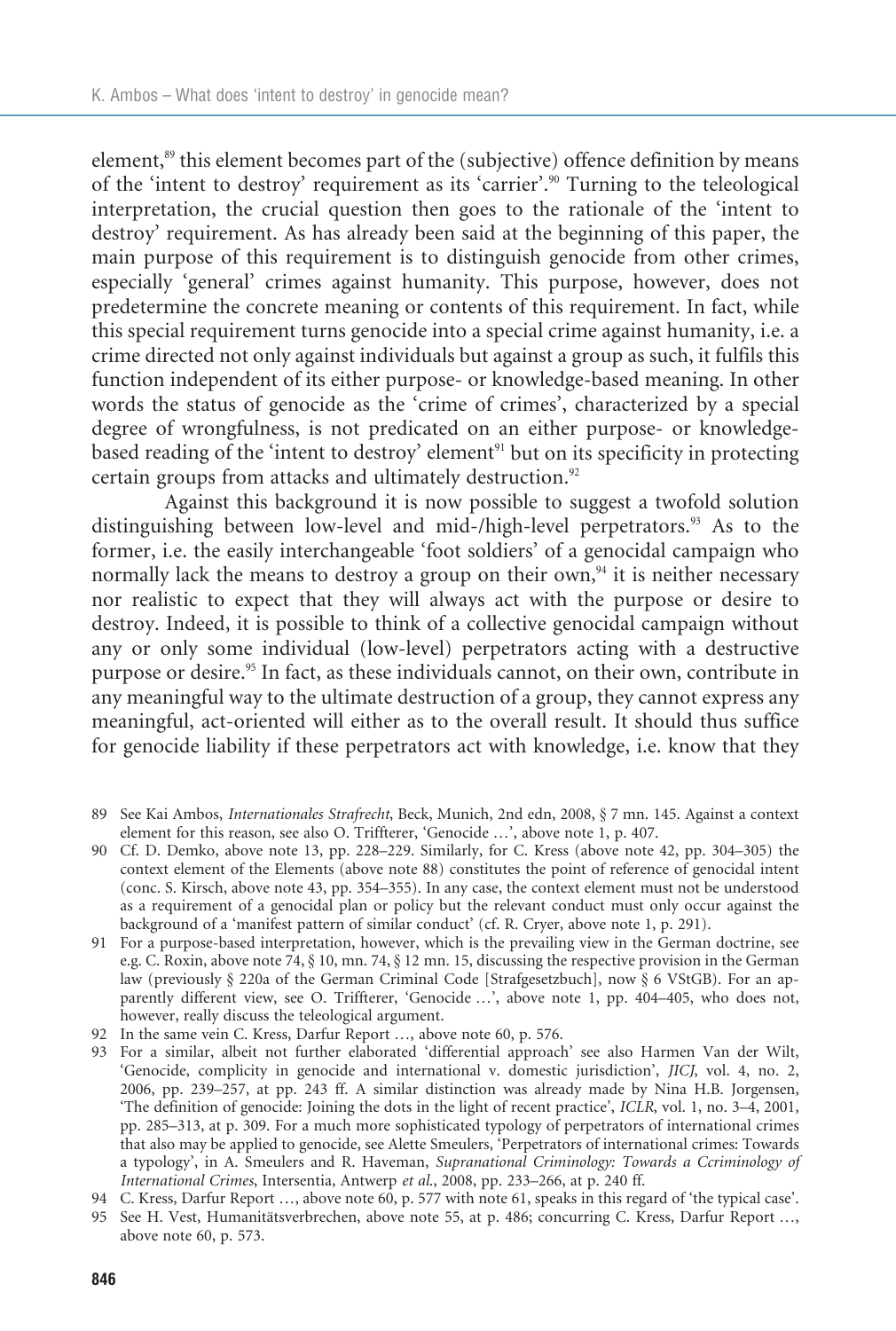

are a part of a genocidal campaign and thus contribute to the materialization of the *collective* intent to destroy.<sup>96</sup> In other words, a defendant who is a low-level operative must at least know that the masterminds of the genocidal campaign are acting with a genocidal intent construed in the narrow sense.

There are at least four arguments in support of this approach. First of all, the incorporation of a context element in the offence definition by way of its special subject requirement corresponds to the criminological reality of genocidal conduct and campaigns, i.e. that a genocide cannot be committed by a few crazy individuals alone but needs intellectual masterminds and an organizational apparatus to implement their evil plans.<sup>97</sup> Second, in terms of their overall contribution to the genocidal campaign these low-level perpetrators are, albeit carrying out the underlying genocidal acts with their own hands, only secondary participants, thus more precisely aides or assistants.<sup>98</sup> In other words, while they are the direct executors of the genocidal plan and therefore should be convicted as such (i.e. as principals) their executive acts receive only their full 'genocidal meaning' because a plan exists in the first place. As the executors were not involved in designing this plan but are, in a normative sense, only used as mere instruments to implement it, they are not required, even according to the mainstream view held in the case-law and doctrine of international criminal law, to possess the destructive special intent themselves but only to know of its existence. Admittedly, this may be different in cases of a 'spontaneous' genocide if one assumes, arguendo and against our first argument, that such cases may exist. Yet the direct perpetrators will then possess the special intent themselves anyway and thus fulfil the subjective requirements for being a principal to genocide. Third, although there is, as explained above, a structural difference between genocide and crimes against humanity in terms of the scope of protection, the former has developed out of the

96 The underlying distinction was recognized in a first draft of the ICC Elements of Crime, see the last element (no. 3 or 4) to each underlying act, here 'Genocide by killing': 'The accused knew […] that the conduct would destroy […] such group …' (Preparatory Commission for the International Criminal Court, Addendum, Annex III, Elements of Crimes, PCNICC/1999/L.5/Rev. 1/Add. 2, 22 December 1999), but the final version retained only the (special) intent requirement (see Elements of Crime, above note 85, art. 6, third element in each case). M. Shaw, above note 14, p. 86 ff. recognizes the organized form of genocide but is critical of the idea of a collective intention. In substance he follows Max Weber's approach of an action-centred sociology with its respective theoretical framework ('Genocidists invariably have multiple goals and deviate from their rationalistic pursuit. The ideal-typical concept of "rational", "intentional" genocide can be no more than a heuristic tool enabling us to grasp the complexity of real cases.', ibid, p. 88).

97 Cf. Prosecutor v. Kristic, T. Ch., above note 31, para. 549 ('The gravity and scale of the crime of genocide ordinarily presume that several protagonists were involved in its perpetration'). See also W. Schabas, above note 10, p. 243 f., at p. 243 (a 'knowledge-based' approach highlights 'the collective dimension of the crime of genocide'), at p. 244 ('genocide presents itself as the archetypical crime of State, requiring organization and planning'); M. Shaw, above note 14, p. 82 ('Genocide has been seen legally as an organized, not a spontaneous, crime; it could not be committed by an individual acting alone.'). I have elaborated on the criminological reality of genocide in my paper 'Criminologically explained reality of genocide, structure of the offence and the intent to destroy requirement', to be published in Alette Smeulers and Elies van Sliedregt (eds), Collective violence and international criminal justice: An interdisciplinary approach, Intersentia, Antwerp et al., 2010.

98 For a similar complicity approach, see also C. Kress, Darfur Report …, above note 60, pp. 574–575.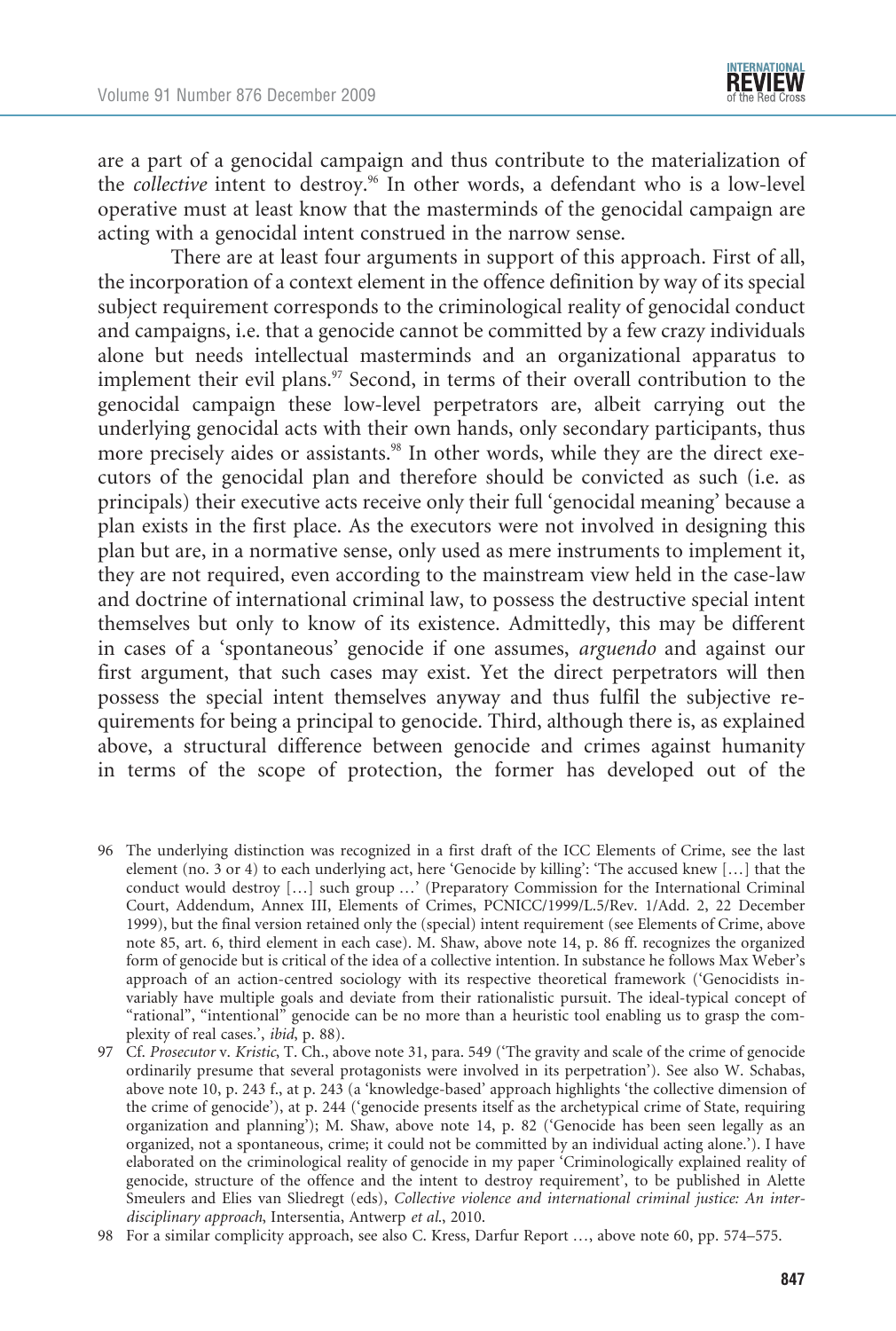latter<sup>99</sup> and remains in essence a (special) crime against humanity.<sup>100</sup> This 'structural congruity'101 justifies construing genocide structurally as a crime against humanity with regard to the 'knowledge-of-the-attack' requirement of such crimes (ICC Statute, Article 7). Fourth, in terms of the direct perpetrator's (hostile) attitude towards the group, it makes no difference whether he acts himself with purpose or knowledge of the overall genocidal purpose.<sup>102</sup> He may even act with a kind of indirect purpose by not distancing himself completely from the overall genocidal purpose. In all these cases the low-level perpetrator expresses his contempt for the respective group and takes a clear decision against the legal interest protected by the genocide offence provisions.

This all means that, apart from the general intent with regard to the underlying acts, a simple, low-level perpetrator must (only) act with knowledge of the respective context required by genocide and crimes against humanity to be held liable for such crimes. He may also possess a purpose-based intent, for example in the case of a 'spontaneous' genocide, but this is not a prerequisite for his (subjective) liability. The context serves in both cases as the reference point for the perpetrators' knowledge, i.e. the knowledge need not concern the ultimate destruction of the group in the future – indeed, this is only a future expectation which as such cannot be known but only hoped or desired<sup>103</sup> – but only the overall genocidal context. As to genocide, this means that the low-level perpetrator participates in an overall genocidal plan or enterprise, i.e. his individual acts constitute, together with the acts of the other low-level perpetrators, the realization of the genocidal will or purpose represented by the leaders or mastermind of the enterprise. The existence of the enterprise interconnects the acts of the low-level perpetrators and, at the same time, links them to the mastermind's will, i.e. both the acts of the subordinate and the thoughts of the superiors complement each other.

From this it follows that the purpose-based approach must be upheld for the top-level perpetrators, i.e. the intellectual and factual leaders of the genocidal enterprise. They are the brains of the genocidal operation and have the power to get

102 See also A. Paul, above note 60, p. 259 ff., with further references.

<sup>99</sup> On the origins of the legal prohibition of genocide, see W. Schabas, above note 10, p. 17 ff.; see also ibid, p. 59 ff., on the Genocide Convention and the subsequent normative development.

<sup>100</sup> J. Jones, above note 59, p. 479; C. Kress, Darfur Report …, above note 60, pp. 575–576. Stressing the distinction between genocide and crimes against humanity but still recognizing their affinity, W. Schabas, above note 10, pp. 11, 13 ff., at p. 15 ('genocide stands to crimes against humanity as premeditated murder stands to intentional homicide. Genocide deserves its title as the "crime of crimes".').

<sup>101</sup> C. Kress, Darfur Report ..., above note 60, pp. 575–576; ibid, Münchner Kommentar ..., above note 60, mn. 87; C. Kress, above note 42, p. 301.

<sup>103</sup> For a fundamental analysis of knowledge with regard to risks caused by an act and mere wishes, hopes or desires with regard to future results, see Wolfgang Frisch, Vorsatz und Risiko: Grundfragen des tatbestandsmäßigen Verhaltens und des Vorsatzes. Zugleich ein Beitrag zur Behandlung außertatbestandlicher Möglichkeitsvorstellungen. Heymann, Cologne et al., 1983, pp. 222 ff. See also O. Triffterer, 'Genocide …', above note 1, p. 406, admitting that the 'particular intent is directed towards the realization of the expectations of the perpetrator in the future' but failing to acknowledge that these future expectations can only be desired or wanted, i.e. be the object of hope but not of certainty or knowledge.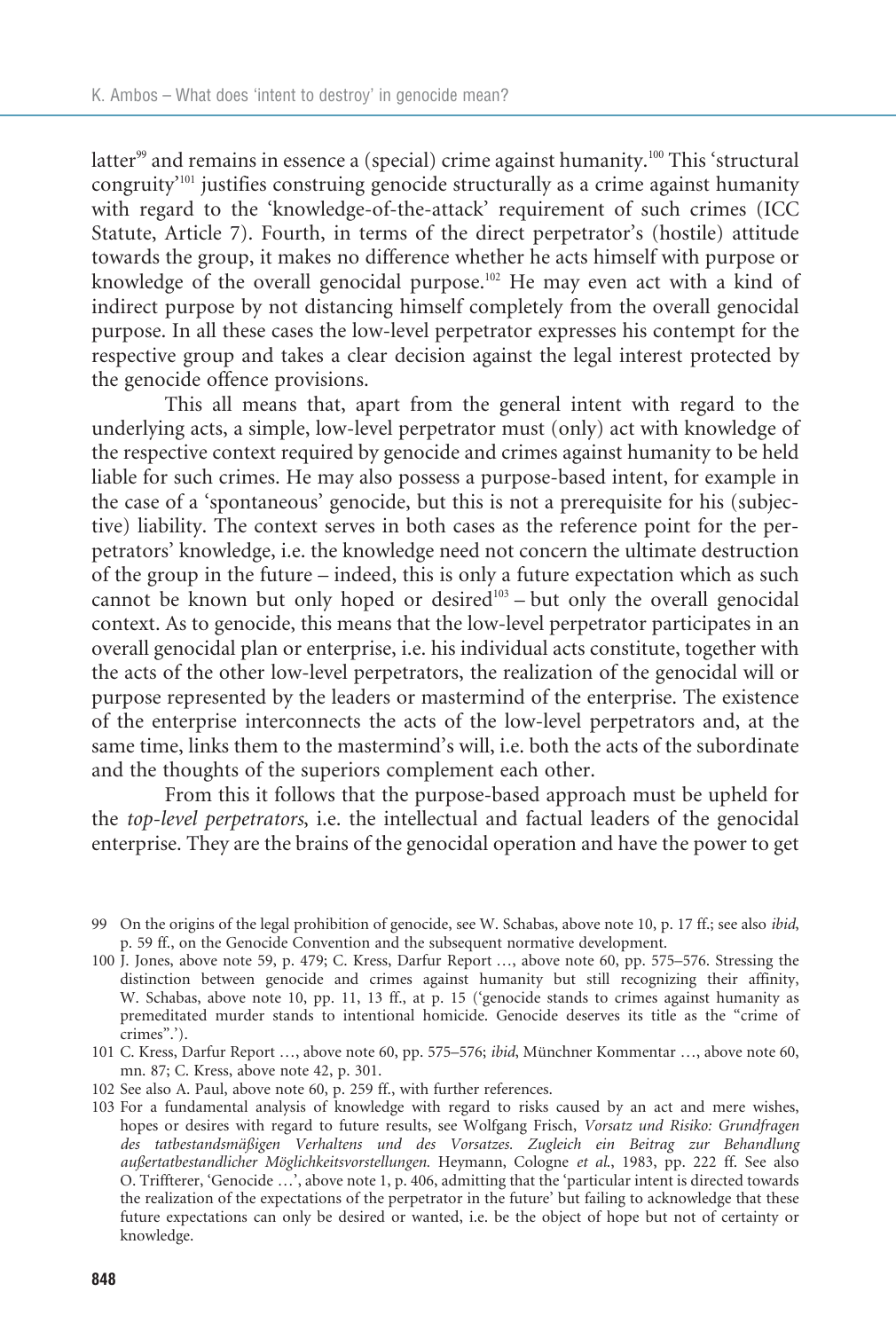it going in the first place. They are the ones who can and must act with the ulterior intent which is, as explained at the beginning of this paper, characteristic of the crime of genocide and turns it into a goal-oriented crime. Who, if not the top-level perpetrators, can realistically possess the ulterior intent directed at the ultimate destruction of a protected group? The harder question is what requirements to set with regard to the mid-level perpetrators, i.e. those people who, like Adolf Eichmann, have an important organizational or administrative function without which the genocidal campaign could not have been implemented. These people must act on purpose, since they do not execute the underlying acts – as do the lowlevel perpetrators – but are rather intellectual perpetrators and are therefore to be compared to the top-level perpetrators. They can thus only be qualified as genocidaire if they share the top perpetrators' purpose-based intent.

The differentiation between top-/mid-level and low-level perpetrators according to their status and role in the genocidal enterprise is also convincing from a policy perspective. By retaining the requirement of a purpose-based intent with regard to the former, it avoids the arbitrary expansion and politicization of the genocide offence down a slippery slope that ultimately leads to the classification of 'ordinary' crimes against humanity as genocide,<sup>104</sup> thereby devaluating the abhorrent character of the latter. In this sense the purpose-based approach has an important function in operating as a 'preventative bulwark',<sup>105</sup> for the discriminatory selection and targeted persecution alone of people or even members of a group do not, contrary to what an *absolute* knowledge-based approach suggests,<sup>106</sup> constitute genocide but 'only' persecutions as a crime against humanity.

In the case of low-level perpetrators, the combined structure- and knowledge-based approach suggested here opts for a knowledge-based reading of the 'intent to destroy' requirement, with the genocidal context as the point of reference for that intent. In that respect a lower mental standard, e.g. dolus eventualis or even recklessness,107 cannot be admitted, since it would radically change the character of the genocide offence in terms of its wrongfulness and particularity vis-à-vis crimes against humanity. Also, the argument of the parallel structures of attempt and genocide, as submitted by Gil Gil in support of *dolus eventualis*,<sup>108</sup> is not cogent: while it can be argued that the *actus reus* of genocide is structurally identical to that of an attempt crime, this does not mean that it must have the same subjective requirements. On the contrary, an attempt crime does not necessarily contain a special subjective element that is in any way comparable to the intent to destroy. Furthermore, recognizing a dolus eventualis with regard to the genocidal context would be incompatible with the suggested structural congruity between genocide

<sup>104</sup> The distinction is also emphasized by Prosecutor v. Jean-Paul Akayesu, TJ, above note 15, para. 469.

<sup>105</sup> See in the same vein Nikolas Kajković, 'The politics of the ICJ Genocide case and its interpretation', LJIL, vol. 21, issue 4, December 2008, pp. 885–910, at p. 904.

<sup>106</sup> A. Greenawalt, above note 14, pp. 2287–2288 and 2293–2294 (stressing the threat to the survival of the group).

<sup>107</sup> Against dolus eventualis, also A. Paul, above note 60, pp. 262–263.

<sup>108</sup> See above note 44 and main text.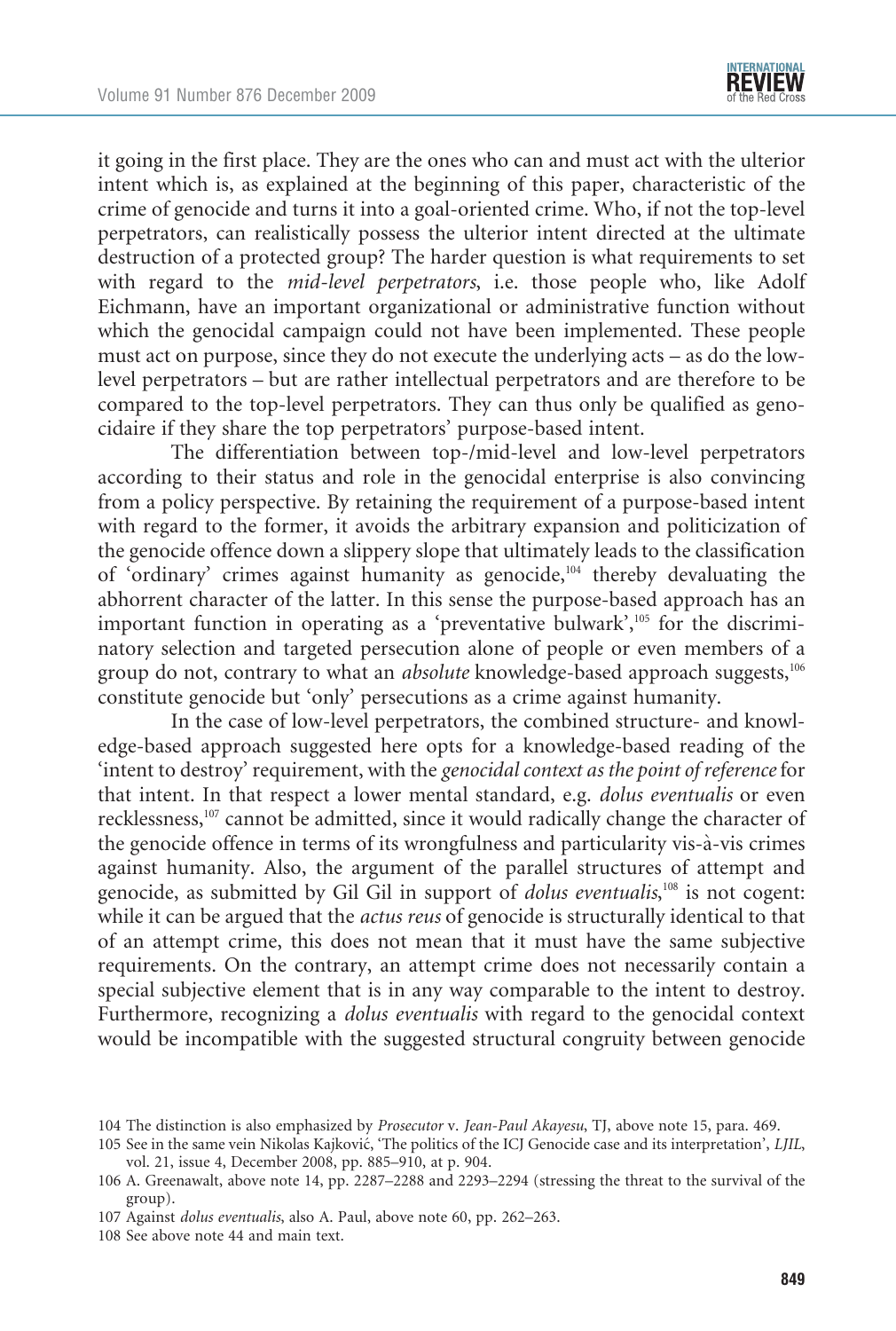and crimes against humanity. For if this congruity allows on the one hand for a knowledge-based approach with regard to genocide liability of low-level perpetrators – drawing on the knowledge-of-the-attack requirement in crimes against humanity – this standard constitutes on the other hand a minimum that would be undermined by a lower standard, such as dolus eventualis, as to the context element.

However, the interpretation of the 'intent to destroy' with regard to the ultimate destruction of the group in the future is a different matter. As has been argued above, such a future expectation cannot be known but only hoped for or desired.109 Take for example the case of a soldier who knowingly participates in the destruction of a certain ethnic group, i.e. satisfies the knowledge-based interpretation as to the genocidal context, but only acts with indifference as to the group's ultimate destruction, i.e. with *dolus eventualis*.<sup>110</sup> It would not make sense to require knowledge of this soldier as to their ultimate destruction since he simply cannot possess this knowledge. With regard to this future event he can only act with purpose or desire, i.e. with dolus directus in the first degree. Admittedly, he may also take it into account as a possibility or even approve in the sense of  $\it dollars$  eventualis, $^{\rm 111}$  but to allow for dolus eventualis would not only be inconsistent with the interpretation of the terms 'intent,' 'intention,' 'intención' or 'Absicht' as defended above<sup>112</sup> but would also constitute a forbidden analogy at the expense of the accused and therefore violate the *nullum crimen* principle.<sup>113</sup> Thus if any mental state as to the ultimate destruction is required at all, it must be a purpose-based state of mind.

# Consequences of the combined structure- and knowledgebased approach for other forms of participation in genocide

The case-law

While the case-law, as shown above, requires a purpose-based intent for any form of perpetration in genocide, it is not completely clear whether participants other

112 Referring to notes 61 ff above and main text.

<sup>109</sup> Note 100 above, and main text.

<sup>110</sup> Cf. A. Gil Gil, Derecho penal internacional, above note 10, pp. 262–263 and 261 ff. for further examples. 111 See also C. Kress, Darfur Report ..., above note 60, p. 577, considering it 'more realistic' to require dolus

eventualis instead of positive knowledge with regard to the effective destruction of the group.

<sup>113</sup> Apart from that, it is highly controversial whether existing international criminal law as codified in the ICC Statute does recognize dolus eventualis as a separate type of intent at all. In my view (K. Ambos, above note 86,  $\S 7$  mn. 67 with further references), this is not the case since the perpetrator acting with this type of intent is not aware, as required by Article 30(2)(b) of the ICC Statute, that a certain result or consequence will occur in the ordinary course of events. This awareness standard would only then correspond to *dolus eventualis* if one interpreted this concept in line with some cognitive theories which raise the dolus eventualis threshold to probability as to the occurrence of the respective consequence (see C. Roxin, above note 74,  $\S$  12 mn. 45–46; now also against the inclusion, ICC, Pre-Trial Chamber II, Situation in the Central African Republic in the case of the Prosecutor v. Jean-Pierre Bemba Gombo, Decision pursuant to Art. 61(7)(a) and (b) of the Rome Statute etc., 15 June 2009, ICC-01/05-01/08, paras. 360 ff.; for a comment see Kai Ambos, 'Critical issues in the Bemba confirmation decision', LJIL, vol. 22, issue 4, December 2009, pp. 715–726, at p. 718). In any case, this is not relevant if one considers that the 'unless otherwise provided' formula in Article 30 allows for different (higher or lower) mental standards in the offence definitions.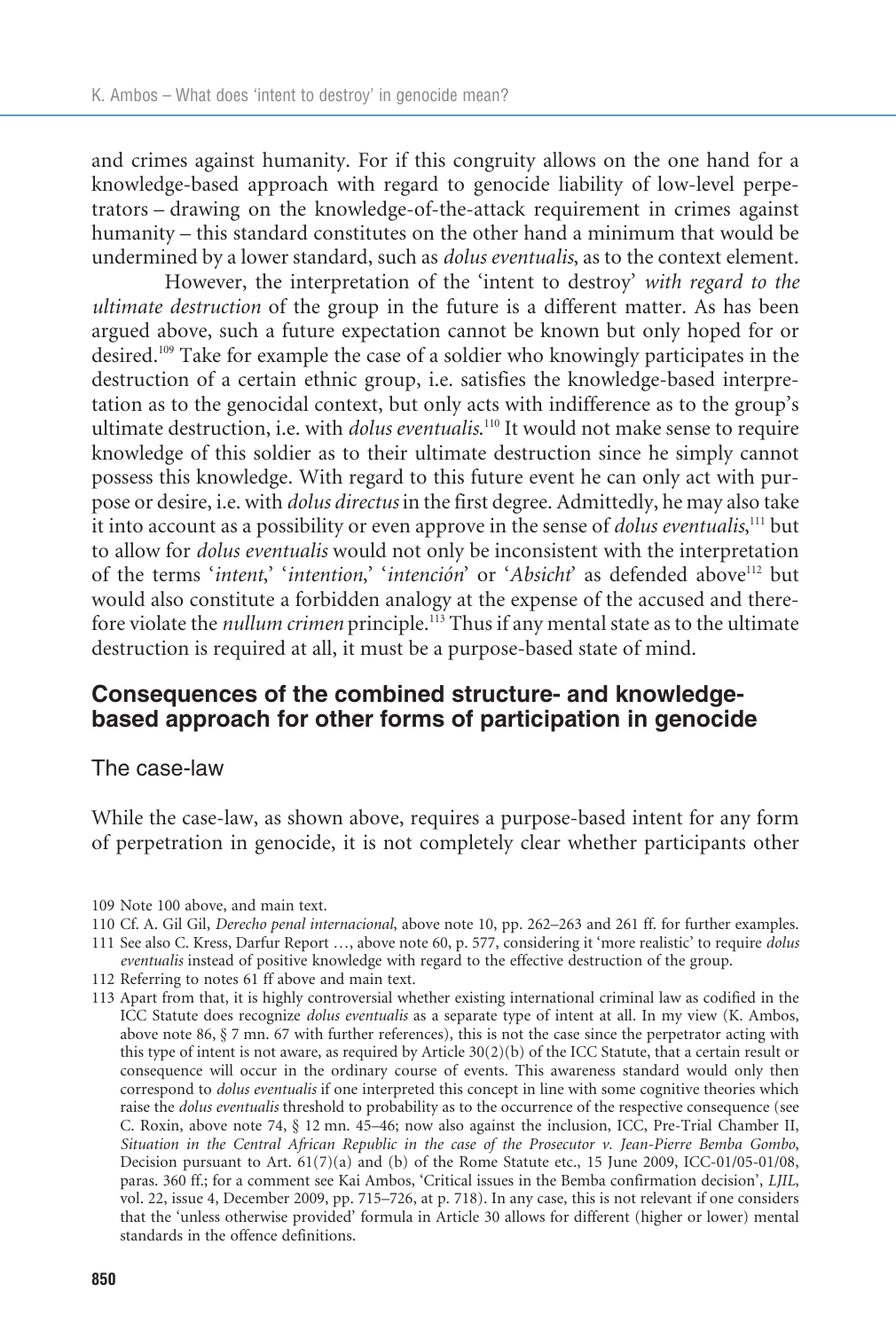than the direct perpetrator must also act with this kind of intent. As to complicity, the Akayesu Trial Chamber held that an accomplice to genocide in the sense of Article  $2(3)(e)$  of the ICTR Statute need not necessarily possess the *dolus specialis* himself <sup>114</sup> but must only know or have reason to know that the principal acted with the specific intent,<sup>115</sup> because accomplice liability is accessorial to principal liability:

'[C]omplicity is borrowed criminality (criminalite´ d'emprunt). In other words, the accomplice borrows the criminality of the principal perpetrator. By borrowed criminality, it should be understood that the physical act which constitutes the act of complicity does not have its own inherent criminality, but rather it borrows the criminality of the act committed by the principal perpetrator of the criminal enterprise. Thus, the conduct of the accomplice emerges as a crime when the crime has been consummated by the principal perpetrator. The accomplice has not committed an autonomous crime, but has merely facilitated the criminal enterprise committed by another.'116

Surprisingly, however, the Akayesu Chamber demanded the proof of special intent where a person is accused of aiding and abetting, planning, preparing or executing genocide in the sense of Article  $6(1)$  of the ICTR Statute,<sup>117</sup> i.e. it rejected the specific intent requirement in favour of the special genocide complicity but demanded it for the general forms of secondary participation. This inconsistency was rightly dismissed by the Musema Trial Chamber, which held that complicity in genocide – independent of its legal basis and form – requires only knowledge of the genocidal intent.<sup>118</sup> As to aiding and abetting the Chamber, thus far following the Akayesu Chamber,<sup>119</sup> considered even possible knowledge, i.e. culpable ignorance ('had reason to know'), as sufficient.<sup>120</sup> While the correct intent requirement for complicity is open to discussion, it does not make sense to distinguish between complicity in the sense of Article  $2(3)(e)$  and Article  $6(1)$  of the ICTR Statute. It was therefore correctly held by the Krstić Appeals Chamber that the general participation provision of Article 7(1) of the ICTY Statute should be read into the special genocide provision of the ICTY Statute's Article 4(3)(e), leading to a common form of 'aiding and abetting genocide'.<sup>121</sup> As a result, the caselaw unanimously takes the view that an aider and abetter need not himself possess the specific intent, but only be aware of such an underlying intent.<sup>122</sup>

- 114 Prosecutor v. Jean-Paul Akayesu, TJ, above note 15, para. 540, 545, 548.
- 115 Ibid, para. 541.
- 116 Ibid, para. 528.
- 117 Ibid, para. 546.
- 118 Prosecutor v. Alfred Musema, TJ, above note 15, para. 181 ff.
- 119 Prosecutor v. Jean-Paul Akayesu, TJ, above note 15, para. 541.
- 120 Prosecutor v. Alfred Musema, TJ, above note 15, para. 182.
- 121 Prosecutor v. Radislav Krstić, AJ, above note 33, paras 138-139. See also Prosecutor v. Milomir Stakić, TJ, above note 8, para. 531; Prosecutor v. Laurent Semanza, Trial Judgement and Sentence, Case No. ICTR-97-20-T, 15 May 2003, para. 394; Prosecutor v. Vidoje Blagojevic and Dragan Jokic, TJ, above note 37, para. 679.
- 122 ICTY: Prosecutor v. Radislav Krstic´, AJ, above note 33, para. 140; Prosecutor v. Dusko Tadic´, AJ, above note 25, para. 229; Prosecutor v. Vidoje Blagojevic and Dragan Jokić, TJ, above note 37, para. 782; Appeal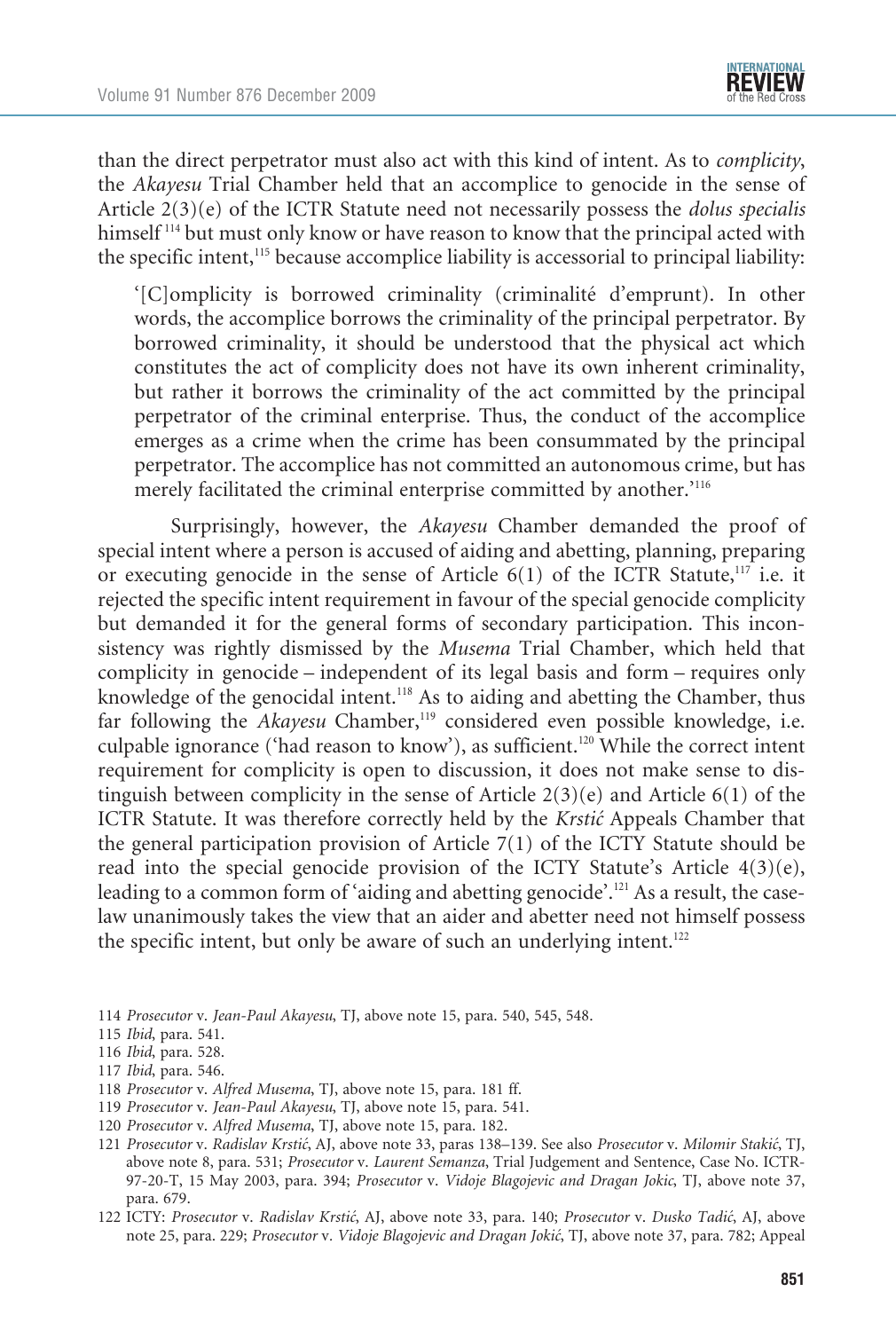As to incitement to commit genocide, the Akayesu Trial Chamber called for a specific intent as regards incitement within the meaning of Article  $2(3)(c)$  of the ICTR Statute:

'The mens rea required for the crime of direct and public incitement to commit genocide lies in the intent to directly prompt or provoke another to commit genocide. It implies a desire on the part of the perpetrator to create by his actions a particular state of mind necessary to commit such a crime in the minds of the person(s) he is so engaging. That is to say that the person who is inciting to commit genocide must have himself the specific intent to commit genocide, namely, to destroy, in whole or in part, a national, ethnical, racial or religious group, as such.'123

This was confirmed by other ICTR judgements.124 There is no reason to hold otherwise for 'instigation' as a form of (secondary) participation within the meaning of the ICTR Statute's Article 6(1) if one considers with the Appeals Chamber, on the basis of the French version of the Statute ('incitation'), that this is to be understood synonymously to 'incitement'.125

Similarly, the Musema Trial Chamber made the case for specific intent in the case of conspiracy to commit genocide:

'With respect to the mens rea of the crime of conspiracy to commit genocide, the Chamber notes that it rests on the concerted intent to commit genocide that is to destroy, in whole or in part, a national, ethnic, racial or religious group, as such. Thus, it is the view of the Chamber that the requisite intent for the crime of conspiracy to commit genocide is, ipso facto, the intent required for the crime of genocide, that is the dolus specialis of genocide.'126

Judgement, Case No. IT-02-60-A, 9 May 2007, para. 127; Prosecutor v. Radoslav Brdjanin, TJ, above note 9, para. 730; Prosecutor v. Radoslav Brdjanin, Decision on Motion for Acquittal pursuant to Rule 98 bis, Case No. IT-99-36-T, 8 November 2003, para. 66; Prosecutor v. Radoslav Brdjanin, Decision on Interlocutory Appeal, Case No. IT-99-36-A, 19 March 2004, para. 7. According to Prosecutor v. Milorad Krnojelac, Appeal Judgement, Case No. IT-97-25-A, 17 September 2003, para. 52 concerning the crime of persecution: '… the aider and abettor in persecution, an offence with a specific intent, must be aware not only of the crime whose perpetration he is facilitating but also of the discriminatory intent of the perpetrators of that crime. He need not share the intent but he must be aware of the discriminatory context in which the crime is to be committed ...' See also Prosecutor v. Mitar Vasiljević, Appeal Judgement, Case No. IT-98-32-A, 25 February 2004, para. 142. ICTR: Prosecutor v. Ignace Bagilishema, TJ, above note 15, para. 71; Prosecutor v. Gérard Ntakirutimana et al., Appeal Judgment, Case No. ICTR-96-10-A and ICTR-96-17-A, 13 December 2004, para. 500; Prosecutor v. Laurent Semanza, TJ, above note 121, paras 394–395; Prosecutor v. Athanase Seromba, Appeal Judgement, Case No. ICTR-2001-66-A, 12 March 2008, para. 56.

123 Prosecutor v. Jean-Paul Akayesu, TJ, above note 15, para. 560.

124 Cf. Prosecutor v. Georges Ruggiu, Trial Judgement, Case No. ICTR-97-32-I, 1 June 2000, para. 14; Prosecutor v. Ferdinand Nahimana, Trial Judgement, Case No. ICTR-99-52-T, 3 December 2003, para. 1012.

125 Prosecutor v. Jean-Paul Akayesu, Appeal Judgement, Case No. ICTR-96-4-A, 1 June 2001, para. 474 ff.

126 Prosecutor v. Alfred Musema, TJ, above note 15, para. 192.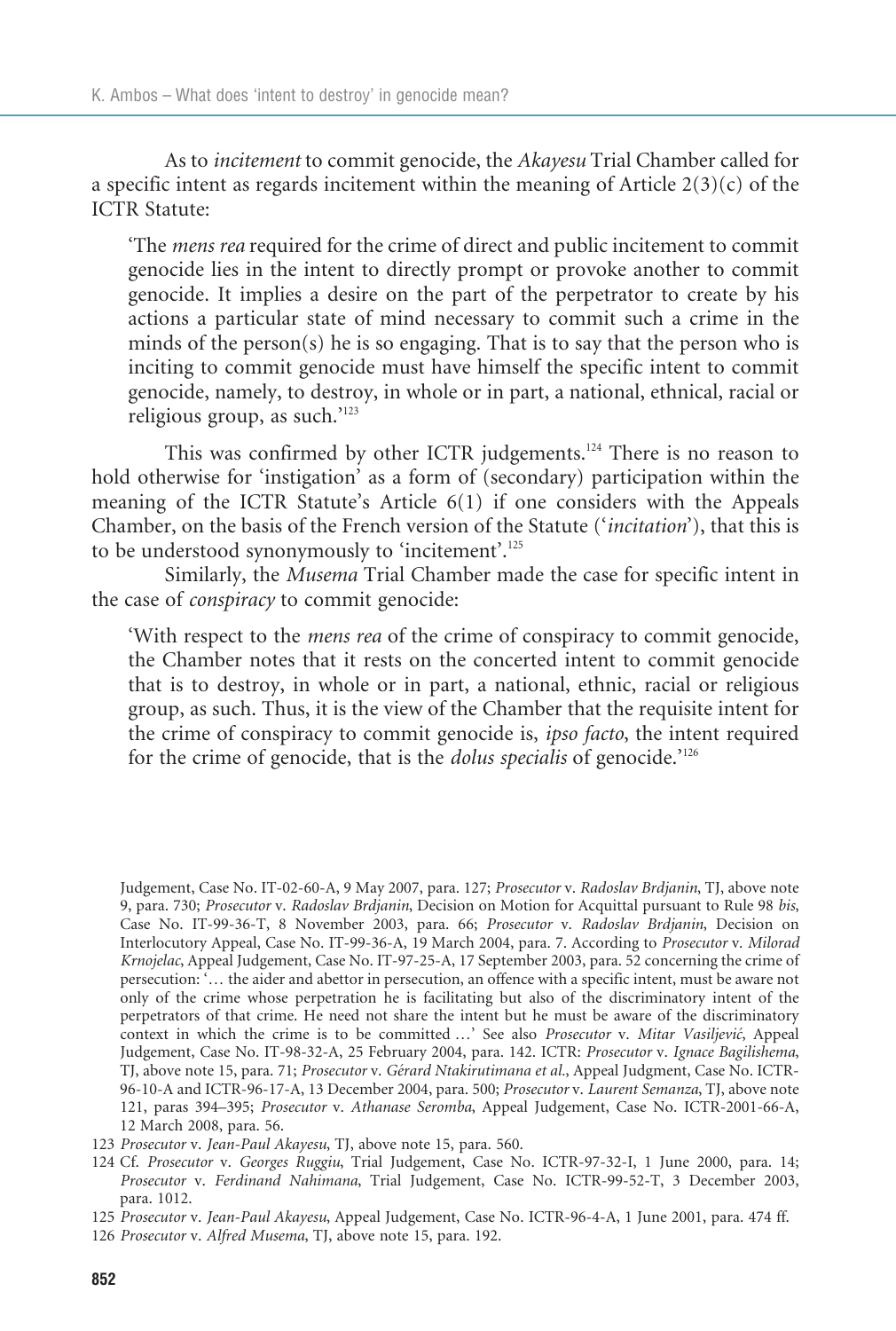As to Joint Criminal Enterprise (JCE), it is uncontroversial that all participants in a JCE I must 'share' the (specific) intent of the respective offence,<sup>127</sup> but the standard for a JCE III is controversial.<sup>128</sup> The *Stakić* Trial Chamber took a strict doctrinal stance:

'… the application of a mode of liability can not replace a core element of a crime. […] Conflating the third variant of joint criminal enterprise and the crime of genocide would result in the dolus specialis being so watered down that it is extinguished. Thus, the Trial Chamber finds that in order to "commit" genocide, the elements of that crime, including the dolus specialis must be met. The notions of "escalation" to genocide, or genocide as a "natural and foreseeable consequence" of an enterprise not aimed specifically at genocide are not compatible with the definition of genocide under Art.  $4(3)(a)$ .<sup>'129</sup>

Yet this position did not meet with the approval of the Appeals Chamber. It held in Brdjanin that JCE III is, 'as a mode of liability', not 'different from other forms of criminal liability which do not require proof of intent'.130 Consequently, a member of a JCE III may be convicted for genocide if it was reasonably foreseeable for him that one of the objective acts of the genocide offence would be committed and that it would be committed with genocidal intent.<sup>131</sup>

Still more confusing is the situation in the case of superior responsibility. While the *Stakić* Trial Chamber held that the superior needs to possess the requisite specific intent,<sup>132</sup> the *Brdjanin* Appeals Chamber saw no

'inherent reason why, having verified that it [superior responsibility] applies to genocide, Article 7(3) should apply differently to the crime of genocide than to any other crime in the Statute. […] In the case of genocide, this implies that the superior must have known or had reason to know of his or her subordinate's specific intent. […] [S]uperior criminal responsibility is a form of criminal liability that does not require proof of intent to commit a crime on the part of a superior  $[...]^{133}$ 

- 127 See recently Prosecutor v. Milan Milutinovic et al., Judgement TC III, IT-05-87-T, 26 February 2009, para. 109.
- 128 On the three forms of JCE as developed by the Tadic Appeals Chamber (Judgement of 15 July 1999, IT-94-1, para. 185 ff.) see Kai Ambos, 'Joint Criminal Enterprise and Command Responsibility', JICJ, vol. 5, no. 1, March 2007, pp. 159–183. While JCE I and its variant JCE II are similar to a form of co-perpetration (without the requirement of an essential contribution) JCE III serves to impute excessive acts to all members of a JCE if these are only foreseeable to these other members.
- 129 Prosecutor v. Milomir Stakić, TJ, above note 8, para. 530 and 558. See also Prosecutor v. Milomir Stakić, Decision on Rule 98 bis Motion for Judgement of Acquittal, Case No. IT-97-24-T, 31 October 2002, para. 93; Prosecutor v. Radoslav Brdjanin, Dec. TC, above note 122, para. 57.
- 130 Prosecutor v. Radoslav Brdjanin, Dec. AC, above note 122, para. 7. See also Prosecutor v. Milomir Stakić, Appeal Judgement, Case No. IT-97-24-A, 22 March 2006, para. 38.
- 131 Prosecutor v. Radoslav Brdjanin, TJ, above note 9, para. 709; Prosecutor v. Slobodan Milošević, Decision on Motion for Judgement of Acquittal, Case No. IT-02-54, 16 June 2004, para. 291, 292, 300; conc. Cayley, above note 41, p. 839.
- 132 Prosecutor v. Milomir Stakić, Decision 98 bis, above note 129, para. 92.
- 133 Prosecutor v. Radoslav Brdjanin, AC, above note 122, para. 7; see also Prosecutor v. Brdjanin, TJ, above note 9, para. 720.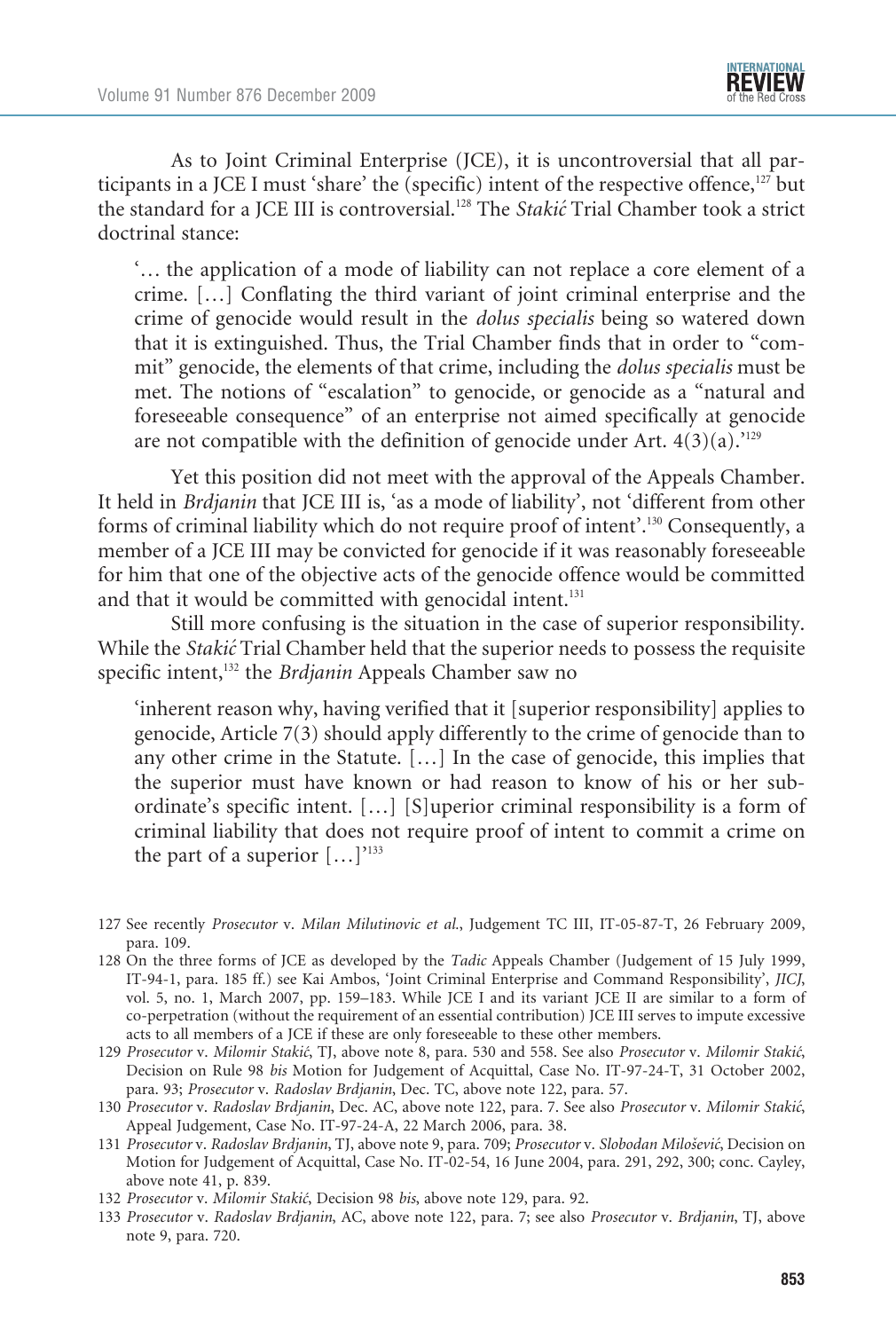Thus while (only) the subordinates need to possess the specific intent, the superior does not<sup> $134$ </sup> and the case-law turns, in fact, a specific intent crime into a crime of negligence.

The asserted position: a twofold distinction between top-/mid- and low-level perpetrators on the one hand, and principal and secondary forms of participation on the other

The starting point for the position proposed here is twofold.<sup>135</sup> First, it follows from the combined structure- and knowledge-based approach taking into account the status and role of the perpetrators. If the purpose-based reading of the 'intent to destroy' requirement is maintained only for top- and mid-level perpetrators, then the question arises for them alone whether their mere participation in genocide other than direct perpetration must be treated differently. In contrast, with regard to the low-level perpetrators the knowledge-based approach defended above must also apply to other forms of participation. Second, a distinction must be made between the different forms of 'commission' or 'participation' other than (direct) perpetration. More specifically, it should be made between principal-like forms of participation and other secondary forms of participation. Consequently, all forms of perpetration other than direct or immediate perpetration, namely coperpetration (including joint criminal enterprise) and perpetration by means, as well as similar forms of intellectual and/or mental control of the genocidal conduct (soliciting, inducing, incitement, conspiracy) are to be treated like direct perpetration.136 This means that in the case of top- and mid-level participants a purpose-based intent is required, while in the case of low-level participants knowledge as to the genocidal context is sufficient. In contrast, secondary participation in its weakest form, i.e. complicity by aiding or assisting a principal, requires only knowledge as to the existence of the principal's special intent.<sup>137</sup> This lower

- 134 Prosecutor v. Vidoje Blagojevic and Dragan Jokic, TJ, above note 37, para. 686; Prosecutor v. Clément Kayishema and Obed Ruzindana, TJ, above note 15, para. 92; Prosecutor v. Andre Ntagerwa et al., Trial Judgement, Case No. ICTR-99-46-T, 25 February 2004, paras 653–654.
- 135 For the necessary background on the forms of participation in international criminal law, see Kai Ambos, 'Article 25: Individual criminal responsibility', in Otto Triffterer (ed), Commentary on the Rome Statute of the ICC, 2nd edn, 2008, pp. 743 ff.
- 136 Also for joint criminal enterprise III see George William Mugwanya, The Crime of Genocide in International Law, Cameron, London, May 2007, pp. 131–132; for conspiracy see Robert Cryer, Hakan Friman, Darryl Robinson and Elizabeth Wilmshurst, An Introduction to International Criminal Law and Procedure, United States, 2007, p. 318; a different view for incitement is given in Gerhard Werle, Völkerstrafrecht, Mohr Siebeck, Tübingen, 2nd edn, 2007, mn. 438 (knowledge is sufficient).
- 137 In the same vein Prosecutor v. Radislav Krstic, AJ, above note 33, para. 140 ff., with further references from the jurisprudence (fn. 235) and national law (fn. 236 ff.); for knowledge also Prosecutor v. Emmanuel Ndindabahizi, Trial Judgement, Case No. ICTR-2001-71-I, 15 July 2004, para. 457 with further references; Prosecutor v. Vidoje Blagojević and Dragan Jokić, AJ, above note 121, para. 127 with further references; Prosecutor v. Athanase Seromba, AJ, above note 122, para. 146; Prosecutor v. Frans van Anraat, Judgement, AX6406, Rechtbank's Gravenhage, 09/751 003-04, 23 December 2005, para. 6.5.1. and 8 (in which the defendant was convicted only for crimes against humanity and for lack of knowledge, not for genocide). See also Erwin van der Borght, 'Prosecution of international crimes in the Netherlands: An analysis of recent case-law', Criminal Law Forum, vol. 18, no. 1, March 2007,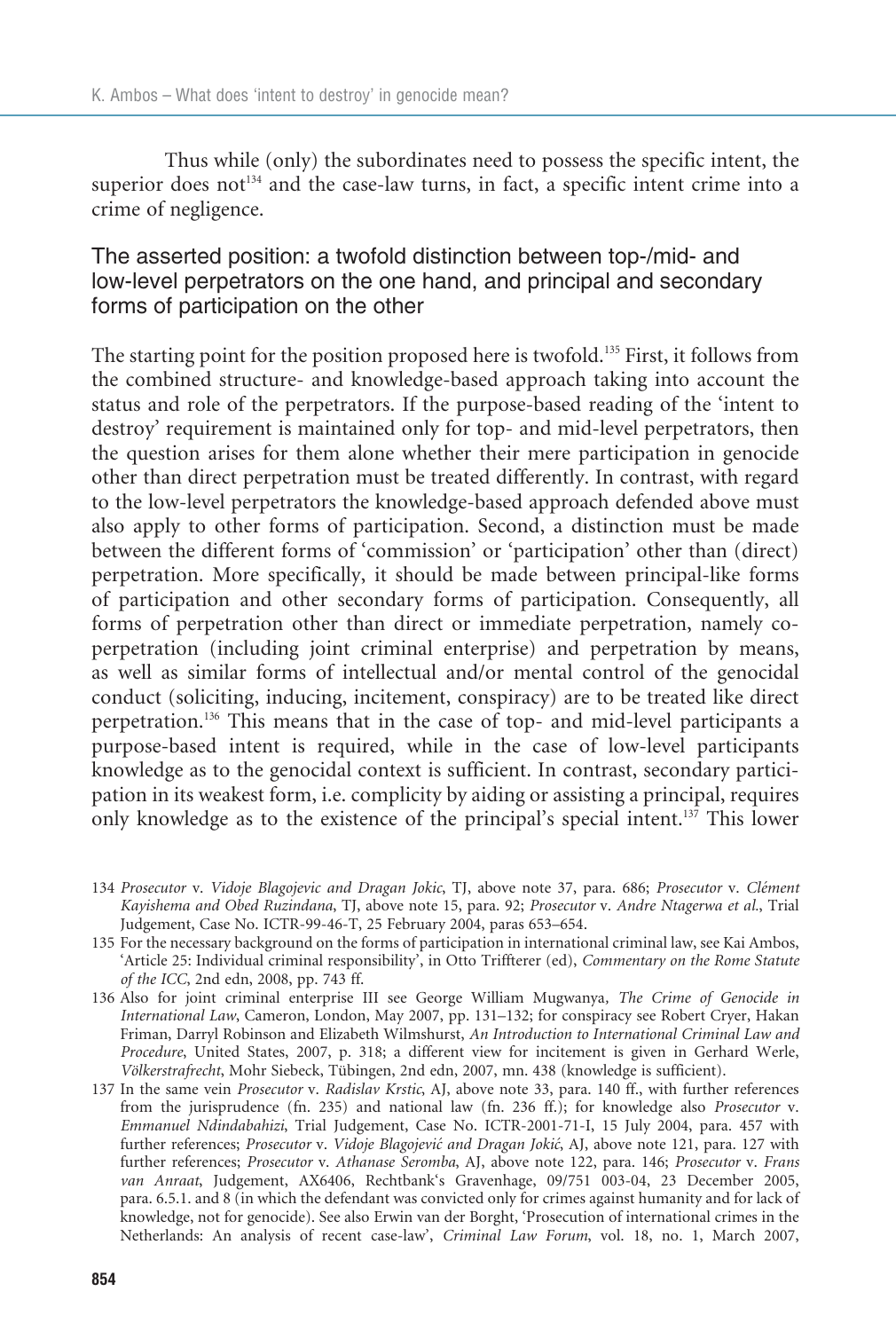

standard also follows from the rationale of any form of secondary participation, in particular assistance in a crime. If such a secondary participation is, as correctly recognized by the Akayesu Trial Chamber,<sup>138</sup> a form of derived or accessorial responsibility ('borrowed criminality') with regard to the main act or principal conduct,139 it suffices that the accomplice acts with knowledge of the genocidal purpose of the principal perpetrators.

If these principles are now applied to the forms of participation discussed in the case-law, the result is this: with regard to complicity the distinction in Akayesu cannot be followed.<sup>140</sup> It simply makes no sense to treat complicity under the Genocide Convention differently from general complicity. With the adoption of the Rome Statute, we can proceed from the assumption that there is a general law of complicity that is equally applicable for all international crimes. It is hence correct and in perfect harmony with the above considerations if the Akayesu Chamber and the subsequent case-law take the view that the accomplice (assistant in a crime) need only know of the main perpetrators' special intent without possessing it himself. To give an example: if A organizes a genocidal campaign against Jews with the requisite intent to destroy this religious group and B assists in the killing of some Jews while being aware of A's genocidal purpose, B acts with the sufficient knowledge as to the genocidal context. This view also finds support in

pp. 87–136, at pp. 125–126; Harmen G. van der Wilt, 'Genocide, complicity in genocide and international v. domestic jurisdiction: Reflections on the van Anraat case', JICJ, vol. 4, no. 2, May 2006, pp. 239–257, at pp. 246–247; Helmut Gropengiesser and Helmut Kreicker, Nationale Strafverfolgung völkerrechtlicher Verbrechen: Deutschland, edition iuscrim, Freiburg i.B., 2003, vol. 1, pp. 107-108; Chile Eboe-Osuji, '"Complicity in genocide" versus "aiding and abetting genocide": Construing the difference in the ICTR and ICTY Statutes', JICJ, vol. 3, no. 1, March 2005, pp. 56–81, at pp. 63 ff.; van Sliedregt, above note 1, p. 194; Payam Akhavan, 'The crime of genocide in ICTR jurisprudence', JICJ, vol. 3, no. 4, September 2005, pp. 989–1006, at p. 994; Hernan Folgueiro, 'El crimen de genocidio etc.', in Pablo F. Parenti et al. (eds), Los crímenes contra la humanidad y el genocidio en el derecho internacional: Origen y evolución de las figuras, elementos típicos, jurisprudencia internacional, Ad Hoc, Buenos Aires, 2007, p. 176; W. Mugwanya, above note 134, pp. 132–133 (different on page 201!). In favour of a purposebased intent, however, Guénaël Mettraux, International Crimes and the Ad Hoc Tribunals, Oxford University Press, Oxford et al., 2005, pp. 259–260, 287; Alex Obote-Odora, 'Complicity in genocide as understood through the ICTR experience', ICLR, vol. 2, no. 4, March 2002, pp. 375–408, at pp. 377, 382 ff., 387, 397 ff.; also apparently Roger S. Clark, 'Drafting a general part to a penal code: Some thoughts inspired by the negotiations on the Rome Statute of the ICC and by the Court's first substantive law discussion in the Lubanga Dyilo confirmation proceedings', CLF, vol. 19, no. 3–4, December 2008, pp. 519–552, at pp. 547 ff., referring to Article  $25(3)(c)$  and (d) of the ICC Statute.

138 Note 114 above, and main text.

- 139 Obviously, there are various theories on the rationale of secondary participation (for one example see Claus Roxin, Strafrecht Allgemeiner Teil, vol. I, Besondere Erscheinungsformen der Straftat [2003] § 26 mn. p. 11 ff.), but they all agree on the dependence of the secondary participation on the main act/conduct.
- 140 In this regard I depart from my earlier view expressed in Kai Ambos, 'Art. 25. Individual criminal responsibility', in Otto Triffterer (ed), Commentary on the Rome Statute of the ICC, 1st edn, 1999, mn. 30; see for the author's view the new 2nd edition, 2008, Beck et al., Munich et al., special print, mn. 32. For critique, also Greenawalt, above note 14, pp. 2282 ff.; H. Van der Wilt, above note 93, pp. 244 ff.; Grant Dawson and Rachel Boynton, 'Reconciling complicity in genocide and aiding and abetting genocide in the jurisprudence of the United Nations ad hoc tribunals', Harvard Human Rights Journal, vol. 21, issue 2, 2008, pp. 241–279, at pp. 256 ff..; Daniel M. Greenfield, 'The crime of complicity in genocide: How the International Criminal Tribunals for Rwanda and Yugoslavia got it wrong and why it matters', Journal of Criminal Law and Criminology, vol. 98, issue 3, 2008, pp. 921–952, at pp. 945 ff.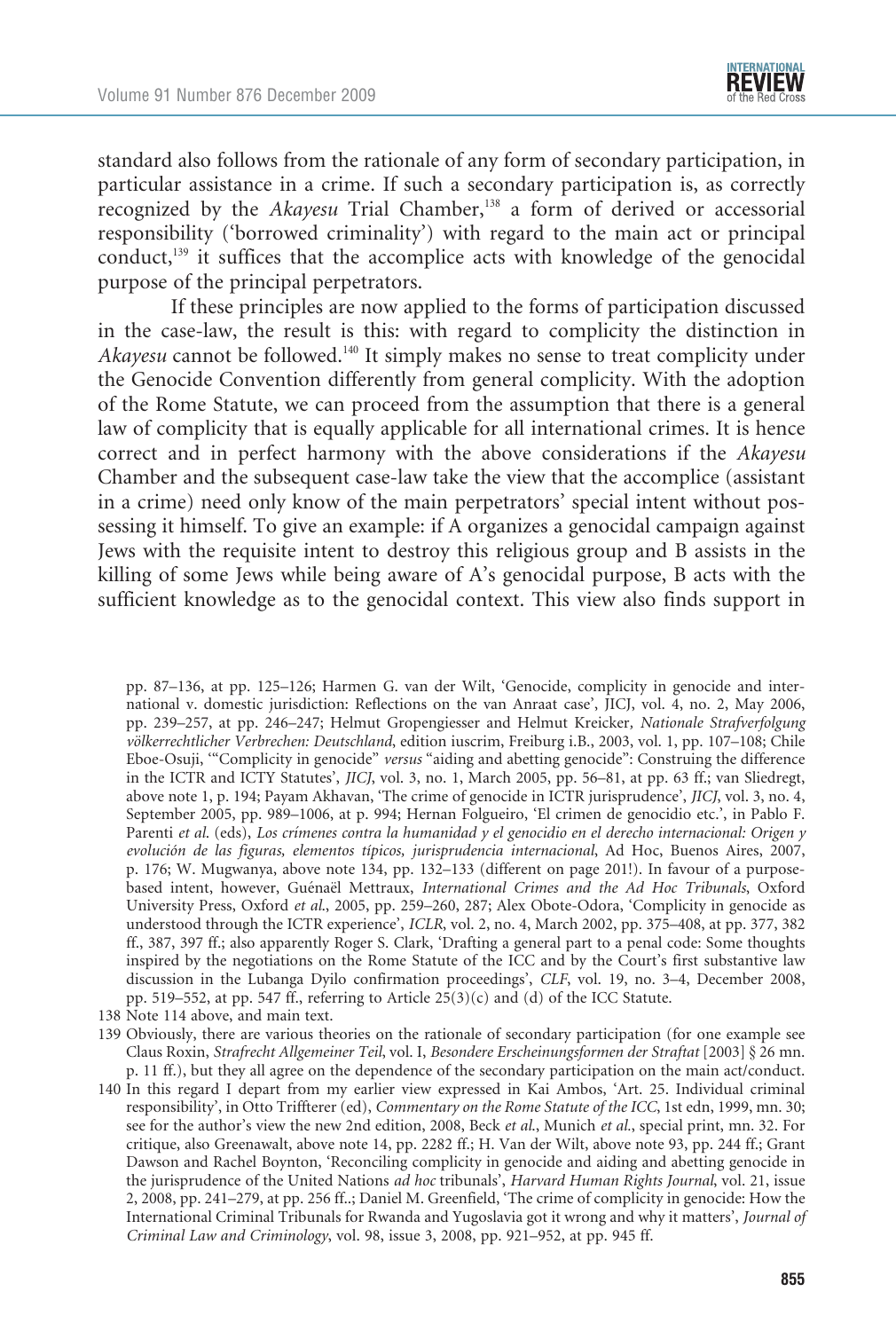national case-law<sup>141</sup> and in the specialized literature.<sup>142</sup> It applies to all who assist, independent of their status in the genocidal apparatus, for the decisive factor in this case is not the assistant's hierarchical level but the fact that he acts only as an assistant and therefore need not possess a purpose-based intent himself.

The knowledge standard in cases of mere assistance is also sound for policy reasons. To require a purpose-based intent on the part of the assistant himself would entail impunity in the many cases where the destruction of a particular group is not the assistant's aim or goal, but is only accepted by him as a predictable side-effect.<sup>143</sup> Imagine, for example, a company that uses forced labourers who belong to a particular group and imposes conditions of life upon them calculated to lead to the partial or complete physical destruction of the group in question (ICC Statute, Article  $6(c)$ ), but whose primary goal is not the destruction of the group but the maximization of profit through the use of cheap labour. Indeed, the often existing complicity of big business in protracted armed conflicts and thus in genocide committed in the course of such conflicts is a strong argument for accepting a knowledge standard.<sup>144</sup> One can even accept a lower standard, e.g. *dolus* eventualis – as did the Court of Appeal of the Netherlands in the Van Anraat  $case<sup>145</sup> - or culpable ignorance – as did the Akayesu and Museuma Chambers<sup>146</sup> – as$ long as this lower standard is included in the applicable concept of intent. It is, however, misleading to equate the 'had reason to know' standard with *dolus* eventualis,<sup>147</sup> for this would only be correct if one reduces this form of intent to a pure cognitive standard without any volitional underpinning.

As for incitement and conspiracy, the particular character of these modes of participation as criminalizing forms of 'anticipated' criminal conduct (Vorverlagerung) in view of the (abstract) endangerment or risk that they pose to legally protected interests, in this case the attack on the existence of the group, calls for a restriction that can only be achieved at the subjective level by requiring a purpose-based intent to destroy.<sup>148</sup> Such a restriction will not create a loophole with

144 See the excellent observations by H. Van der Wilt, above note 93, pp. 256–257.

- 147 See H. Van der Wilt, above note 93, p. 247 with fn. 34.
- 148 Cf. also W. Schabas, above note 10, p. 27, on incitement.

<sup>141</sup> BayObLG (Bayerisches Oberstes Landesgericht), Neue Juristische Wochenschrift (NJW), no. 51, 1998, pp. 392 ff., with case note by Kai Ambos, Neue Zeitschrift für Strafrecht, no. 18, 1998, p. 139.

<sup>142</sup> Cf. R. Arnold, above note 1, pp. 145, 151; H. Van der Wilt, above note 93, p. 246; H. Van der Wilt., 'Genocide v. war crimes in the Van Anraat appeal', JICJ, vol. 6, no. 3, July 2008, pp. 557–567, at p. 560. Dissenting, W. Schabas, above note 10, pp. 221, 259, 300 ff., who criticizes the distinction in Akayesu but in the end argues for the requirement of the special intent to destroy for all forms of participation.

<sup>143</sup> According to Günter Heine and Hans Vest, 'Murder/willful killing', in McDonald, Swaak and Goldman (eds), above note 10, vol. I, p. 175, at p. 186, the result, side-effects and preconditions cannot be distinguished due to the collective nature of genocide; the knowledge requirement must therefore be retained.

<sup>145</sup> This did not, however, make a difference in casu since the Court considered that the businessman Van Anraat did not even dispose of sufficient information from which he could have inferred genocidal intent of his business partner (the Iraqi government of Saddam Hussein); for a discussion and references, see H. Van der Wilt, above note 140, pp. 557 ff., supporting the Court's position at p. 561 (still leaving it open in H. Van der Wilt, above note 93, pp. 247–248); see also Alexander Zahar and Goran Sluiter, International Criminal Law: A critical Introduction, Oxford University Press, 2007, pp. 494–496.

<sup>146</sup> Notes 118 and 119 above, and main text.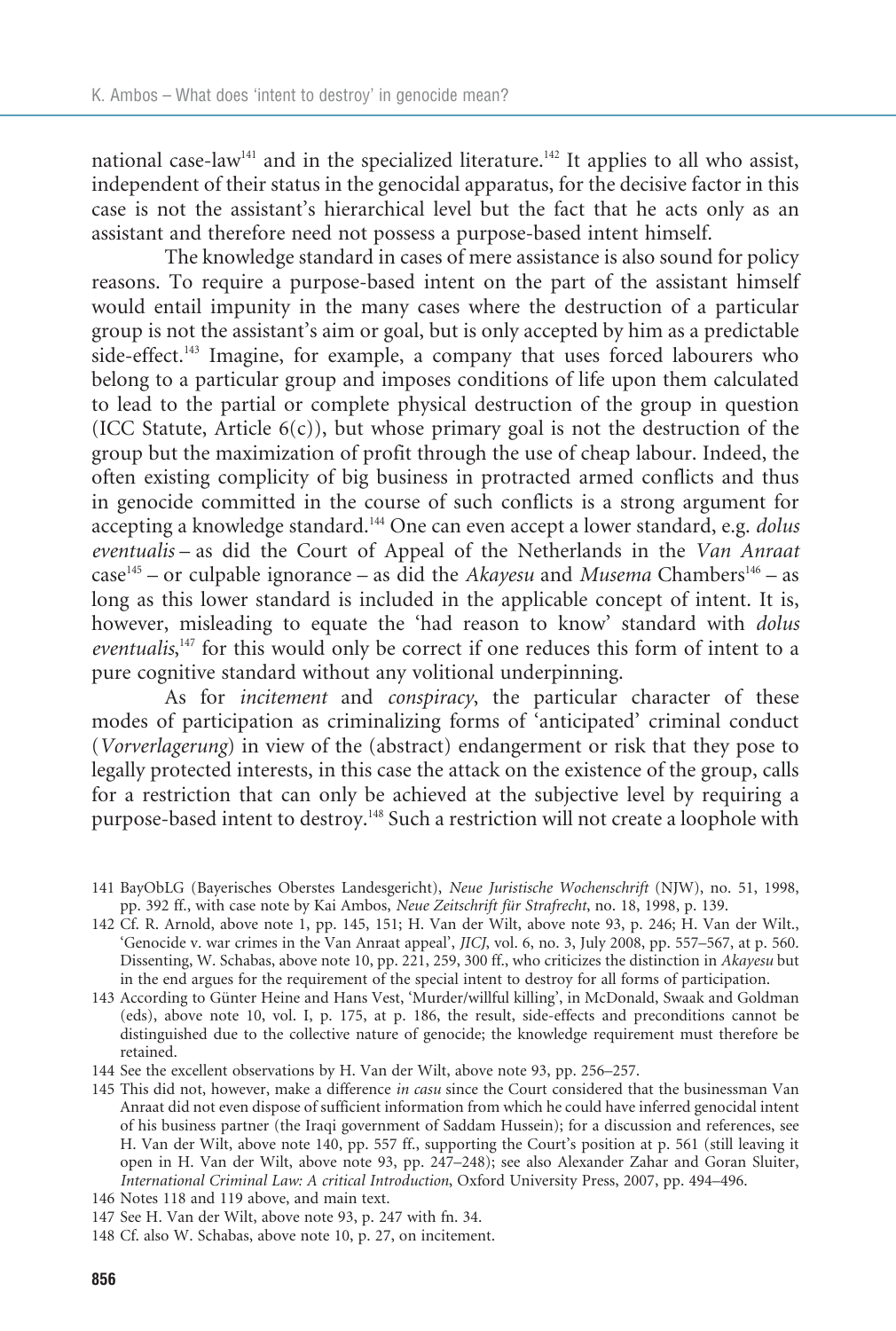regard to criminal liability, because both the inciter and the conspirator generally act with the required intent to destroy; in the case of incitement this intent is often provoked in the addressees of the inciting conduct. As for our distinction between different levels of perpetrators, it seems obvious that inciters and conspirators normally belong to the top- or mid-level of the criminal apparatus.

With regard to JCE III and superior responsibility, the case-law's approach of downgrading the specific intent to either foreseeability (JCE III) or negligence (superior responsibility) demonstrates the common function of both JCE III and superior responsibility to overcome evidentiary problems.<sup>149</sup> Yet such an approach ultimately means that on the basis of JCE or superior responsibility a superior, who is by definition a top- or at least mid-level participant, is no longer punished as a (co-)perpetrator (by omission in the latter case), but only as a mere assistant, since only in this case can knowledge of the genocidal context – instead of a purposedbased intent to destroy on the part of the (top- or at least mid-level) perpetrator himself – be considered sufficient;<sup>150</sup> unlike the assistant, the perpetrator, to be characterized as such, must himself possess the (specific) subjective element of the wrongful act.<sup>151</sup> If, taking another line, one holds the superior liable for having negligently failed to adequately supervise his subordinates (low-level perpetrators) who committed genocide with (a purpose- or knowledge-based) intent to destroy, he cannot be held responsible for a commission of genocide by omission but only for his negligent absence of supervision, i.e. for a conduct that amounts to a form of secondary participation.<sup>152</sup> For this very reason, the German International Criminal Law Code (Völkerstrafgesetzbuch)<sup>153</sup> distinguishes between a principallike commission by omission for the failure to prevent the subordinates' crimes (section 4) and accomplice liability for the (intentional or negligent) failure to

- 149 In a similar vein, Allison Danner and Jennifer Martinez, 'Guilty associations: Joint criminal enterprise, command responsibility, and the development of international criminal law', California Law Review, no. 93, 2005, pp. 75–169, at p. 152.
- 150 For the same view, see Antonio Cassese, International Criminal Law, Oxford University Press, 2nd edn, 2008, at p. 216; see also W. Schabas, above note 43, p. 312, where, in this case, he considers 'complicity, not command responsibility' as 'the proper basis for guilt'. In the new edition (above note 10) at pp. 365–366, Schabas also criticizes the conviction of Nahimana by the ICTR (Case no. ICTR-99-52-A) on the basis of superior responsibility and states that he 'could have been charged as part of a joint criminal enterprise to incite genocide, one for which he would then readily have been convicted as the directing mind of a notorious radio station whose broadcasts dramatically contributed to the carnage. Such an approach would also more accurately describe his culpability.'). About the relevant case-law which seems to follow the same line see E. van Sliedregt, above note 1, at p. 193 ff.
- 151 For the same result see E. Van Sliedregt, above note 1, pp. 203–204, considering JCE as a form of participation and treating it, in fact, as complicity; also W. Schabas, above note 1, p. 132, when stating that 'the commander who simply "should have known" cannot possibly[!] have the specific intent …' (yet not explicitly distinguishing between perpetration and complicity). Apparently W. Schabas (above note 10, at p. 270) changed his position on this point, since he assumes that 'the plain words of the statutes of the *ad hoc* tribunals and of the International Criminal Court, recognizing the application of command responsibility to genocide, make it at least theoretically possible for a superior or commander to be found guilty of genocide where the mental element was only one of negligence.'
- 152 In this sense R. Arnold, above note 1, at p. 151.
- 153 Bundesgesetzblatt 2002 I 2254.